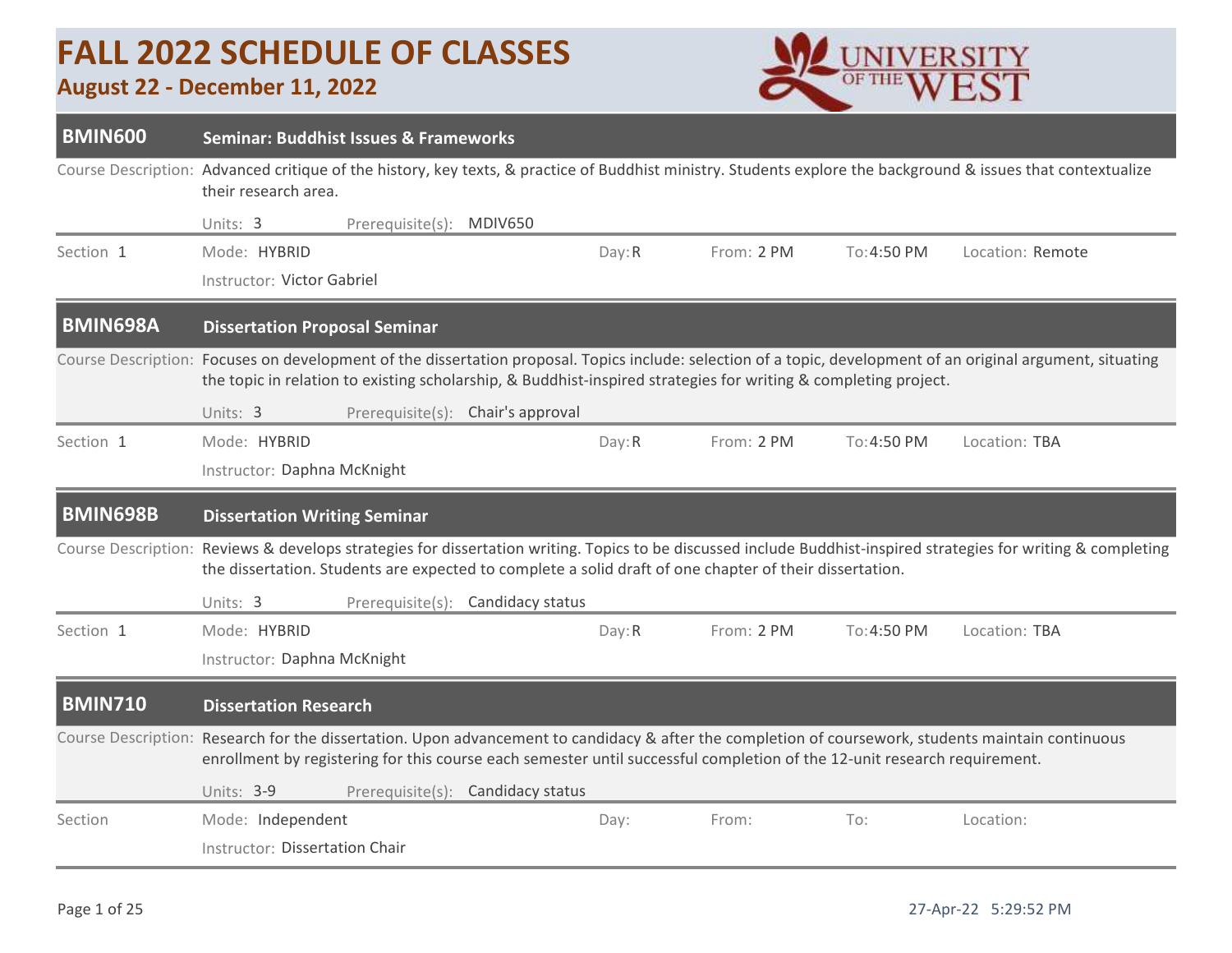| <b>BMIN715</b> | <b>Continuous Enrollment Research</b>                                                                                                                                                                                                                                               |                       |                                        |         |            |             |                                                                                                                                                              |
|----------------|-------------------------------------------------------------------------------------------------------------------------------------------------------------------------------------------------------------------------------------------------------------------------------------|-----------------------|----------------------------------------|---------|------------|-------------|--------------------------------------------------------------------------------------------------------------------------------------------------------------|
|                | semester until completion of exam, dissertation, etc.                                                                                                                                                                                                                               |                       |                                        |         |            |             | Course Description: Required for doctoral candidates who have completed all course & research requirements but must remain in continuous enrollment each     |
|                | Units: 1                                                                                                                                                                                                                                                                            |                       | Prerequisite(s): Candidacy status      |         |            |             |                                                                                                                                                              |
| Section        | Mode: Independent                                                                                                                                                                                                                                                                   |                       |                                        | Day:    | From:      | To:         | Location:                                                                                                                                                    |
|                | Instructor: Dissertation Chair                                                                                                                                                                                                                                                      |                       |                                        |         |            |             |                                                                                                                                                              |
| <b>BUS200</b>  | <b>Business Law</b>                                                                                                                                                                                                                                                                 |                       |                                        |         |            |             |                                                                                                                                                              |
|                | Course Description: Introduces laws & regulations affecting the business environment, including contracts, product liability, business organization,<br>employment, antitrust, & environmental protection. Incorporates ethical considerations & international perspectives.        |                       |                                        |         |            |             |                                                                                                                                                              |
|                | Units: 3                                                                                                                                                                                                                                                                            | Prerequisite(s): none |                                        |         |            |             |                                                                                                                                                              |
| Section 1      | Mode: CAMPUS                                                                                                                                                                                                                                                                        |                       |                                        | Day: M  | From: 7 PM | To: 9:50 PM | Location: TBA                                                                                                                                                |
|                | Instructor: Michael Arnold                                                                                                                                                                                                                                                          |                       |                                        |         |            |             |                                                                                                                                                              |
| <b>BUS202</b>  | <b>Principles of Macroeconomics</b>                                                                                                                                                                                                                                                 |                       |                                        |         |            |             |                                                                                                                                                              |
|                | comparative economic systems.                                                                                                                                                                                                                                                       |                       |                                        |         |            |             | Course Description: Principles of macroeconomic analysis & policy, unemployment & inflation, financial institutions, international trade, economic growth, & |
|                | Units: 3                                                                                                                                                                                                                                                                            |                       | Prerequisite(s): MATH102 w/C or higher |         |            |             |                                                                                                                                                              |
| Section 1      | Mode: CAMPUS                                                                                                                                                                                                                                                                        |                       |                                        | Day: TR | From: 5 PM | To:6:20 PM  | Location: TBA                                                                                                                                                |
|                | Instructor: Chi Sheh                                                                                                                                                                                                                                                                |                       |                                        |         |            |             |                                                                                                                                                              |
| <b>BUS210</b>  | <b>Introduction to Financial Accounting</b>                                                                                                                                                                                                                                         |                       |                                        |         |            |             |                                                                                                                                                              |
|                | Course Description: Fundamental concepts, theories, techniques & principles of accounting: analyzing/recording financial transactions, accounting<br>valuation/allocation practices, financial statement preparation, analysis & interpretation, & international accounting issues. |                       |                                        |         |            |             |                                                                                                                                                              |
|                | Units: 3                                                                                                                                                                                                                                                                            |                       | Prerequisite(s): MATH102 w/C or higher |         |            |             |                                                                                                                                                              |
| Section 1      | Mode: CAMPUS                                                                                                                                                                                                                                                                        |                       |                                        | Day: R  | From: 7 PM | To: 9:50 PM | Location: TBA                                                                                                                                                |
|                | Instructor: Fredrick Ho                                                                                                                                                                                                                                                             |                       |                                        |         |            |             |                                                                                                                                                              |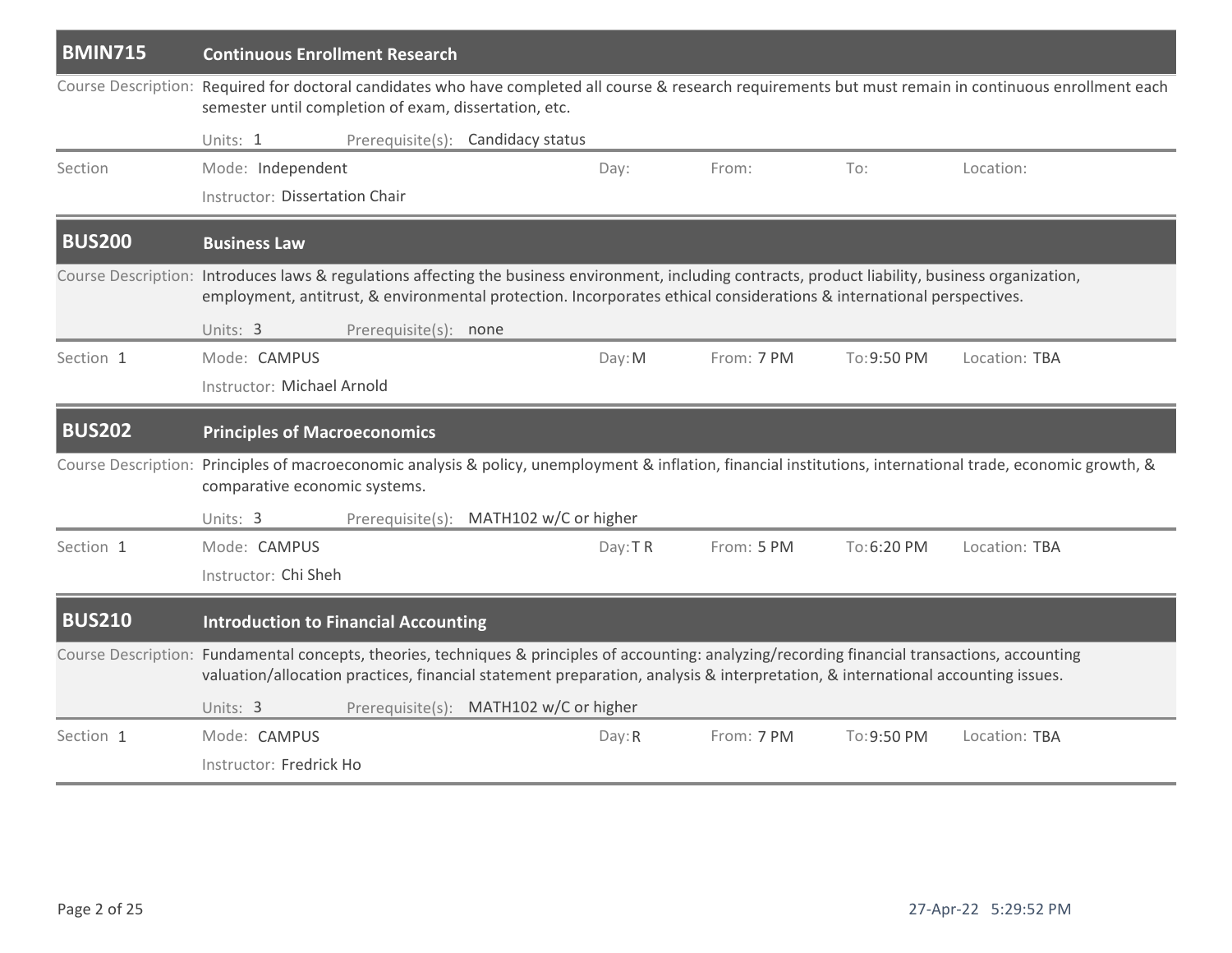| <b>BUS301</b> | <b>Managerial Economics</b>                                                                                         |                         |                                  |          |            |             |                                                                                                                                                                  |
|---------------|---------------------------------------------------------------------------------------------------------------------|-------------------------|----------------------------------|----------|------------|-------------|------------------------------------------------------------------------------------------------------------------------------------------------------------------|
|               | functions, cost, output decisions & pricing strategies under various market constraints.                            |                         |                                  |          |            |             | Course Description: Applications of microeconomic theory to managerial decisions & planning. Analysis of resource & product markets of firms. Production         |
|               | Units: 3                                                                                                            |                         | Prerequisite(s): BUS201 & BUS303 |          |            |             |                                                                                                                                                                  |
| Section 1     | Mode: CAMPUS                                                                                                        |                         |                                  | Day: M W | From: 5 PM | To:6:20 PM  | Location: TBA                                                                                                                                                    |
|               | Instructor: Yue-Yun (Bill) Chen                                                                                     |                         |                                  |          |            |             |                                                                                                                                                                  |
| <b>BUS330</b> | <b>Principles of Marketing</b>                                                                                      |                         |                                  |          |            |             |                                                                                                                                                                  |
|               | agencies & corporations. Integrates concepts from behavioral science & economics, as well as modern systems theory. |                         |                                  |          |            |             | Course Description: Introduces basic concepts used in contemporary society & business. Includes marketing mix variables & decision-making involving public       |
|               | Units: 3                                                                                                            | Prerequisite(s): none   |                                  |          |            |             |                                                                                                                                                                  |
| Section 1     | Mode: CAMPUS                                                                                                        |                         |                                  | Day: W   | From: 2 PM | To: 4:50 PM | Location: ED 201                                                                                                                                                 |
|               | Instructor: Meskerem Tadesse                                                                                        |                         |                                  |          |            |             |                                                                                                                                                                  |
| <b>BUS351</b> | <b>International Business</b>                                                                                       |                         |                                  |          |            |             |                                                                                                                                                                  |
|               | opportunities in the global marketplace as well as different management approaches applied in a global setting.     |                         |                                  |          |            |             | Course Description: Introduces globalization & sociocultural, economic, political, & legal environments of international business. Examines risks, challenges, & |
|               | Units: 3                                                                                                            | Prerequisite(s): none   |                                  |          |            |             |                                                                                                                                                                  |
| Section 1     | Mode: CAMPUS                                                                                                        |                         |                                  | Day: R   | From: 7 PM | To: 9:50 PM | Location: ED 201                                                                                                                                                 |
|               | Instructor: Meskerem Tadesse                                                                                        |                         |                                  |          |            |             |                                                                                                                                                                  |
| <b>BUS413</b> | <b>Cost Analysis &amp; Budgeting</b>                                                                                |                         |                                  |          |            |             |                                                                                                                                                                  |
|               | of basic budgeting techniques.                                                                                      |                         |                                  |          |            |             | Course Description: Basic cost analysis for decision making in pricing, product mix, capacity building, & budgeting for operations & capital expenditures. Study |
|               | Units: 3                                                                                                            | Prerequisite(s): BUS307 |                                  |          |            |             |                                                                                                                                                                  |
| Section 1     | Mode: CAMPUS                                                                                                        |                         |                                  | Day: M   | From: 7 PM | To: 9:50 PM | Location: TBA                                                                                                                                                    |
|               | Instructor: Suren Sahakyan                                                                                          |                         |                                  |          |            |             |                                                                                                                                                                  |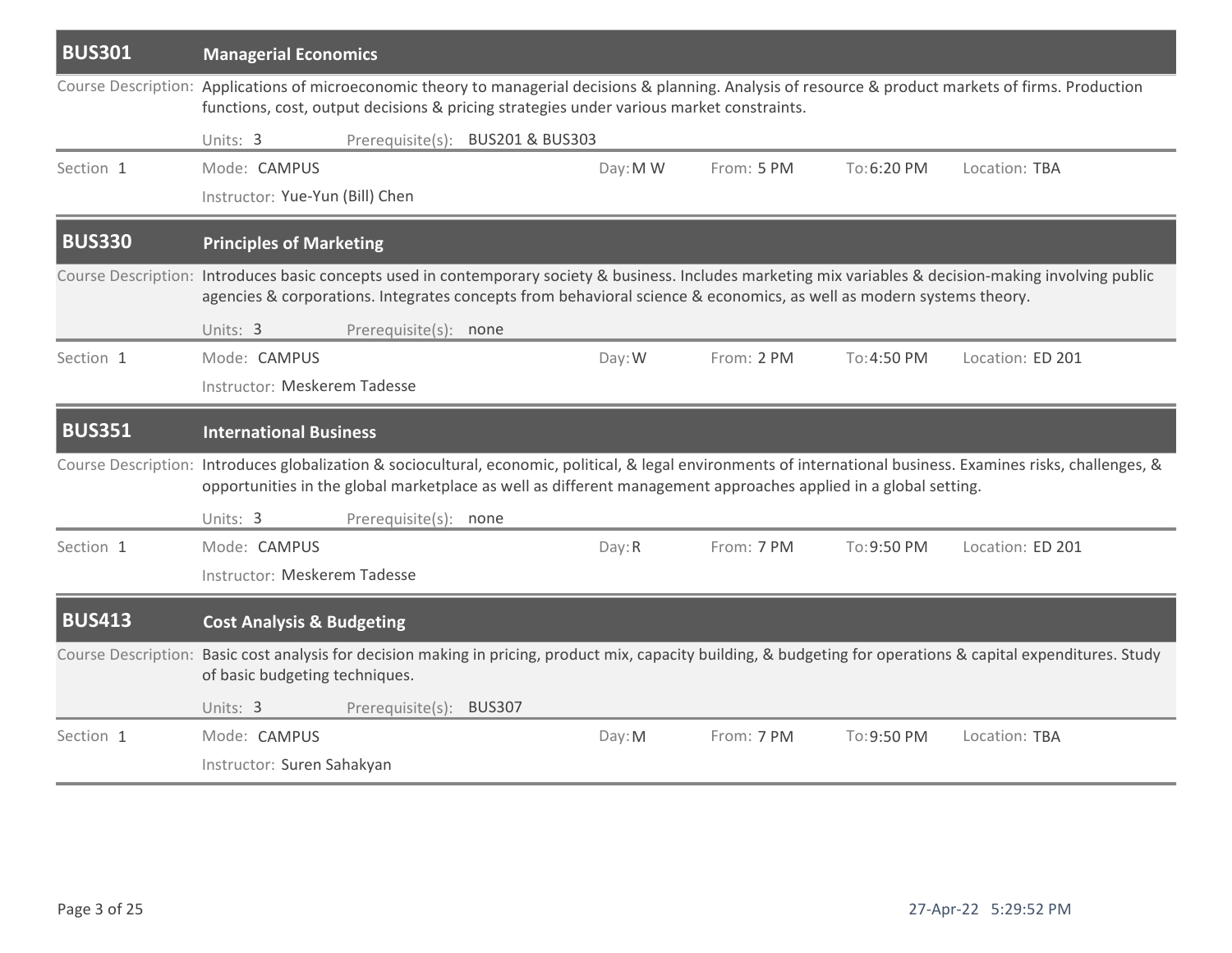| <b>BUS415</b> | <b>Financial Management</b>                                                                                           |                         |                                  |        |                                                                            |             |                                                                                                                                                                    |
|---------------|-----------------------------------------------------------------------------------------------------------------------|-------------------------|----------------------------------|--------|----------------------------------------------------------------------------|-------------|--------------------------------------------------------------------------------------------------------------------------------------------------------------------|
|               | return relationships, capital budgeting, management of current assets, & liabilities.                                 |                         |                                  |        |                                                                            |             | Course Description: Focuses on the fundamental tools & techniques applicable to business & institutional financial planning. Covers valuation of securities, risk- |
|               | Units: 3                                                                                                              |                         | Prerequisite(s): BUS303 & BUS307 |        |                                                                            |             |                                                                                                                                                                    |
| Section 1     | Mode: CAMPUS                                                                                                          |                         |                                  | Day: T | From: 7 PM                                                                 | To: 9:50 PM | Location: TBA                                                                                                                                                      |
|               | Instructor: Chi Sheh                                                                                                  |                         |                                  |        |                                                                            |             |                                                                                                                                                                    |
| <b>BUS426</b> | <b>Risk Management &amp; Insurance</b>                                                                                |                         |                                  |        |                                                                            |             |                                                                                                                                                                    |
|               |                                                                                                                       |                         |                                  |        |                                                                            |             | Course Description: Insurance as an economic & business institution; survey of fire, casualty, & life insurance for potential consumers or professionals.          |
|               | Units: 3                                                                                                              | Prerequisite(s): BUS320 |                                  |        |                                                                            |             |                                                                                                                                                                    |
| Section 1     | Mode: CAMPUS                                                                                                          |                         |                                  | Day: W | From: 7 PM                                                                 | To: 9:50 PM | Location: TBA                                                                                                                                                      |
|               | Instructor: Yue-Yun (Bill) Chen                                                                                       |                         |                                  |        |                                                                            |             |                                                                                                                                                                    |
| <b>BUS439</b> | <b>Small Business &amp; Entrepreneurial Marketing</b>                                                                 |                         |                                  |        |                                                                            |             |                                                                                                                                                                    |
|               | partnerships, local marketing, search engine optimization, social networking, crowdsource funding, & niche marketing. |                         |                                  |        |                                                                            |             | Course Description: Explores practical & cost-effective strategies & methods to generate leads & new customer acquisition. Topics include strategic                |
|               | Units: 3                                                                                                              | Prerequisite(s): BUS330 |                                  |        |                                                                            |             |                                                                                                                                                                    |
| Section 1     | Mode: HYBRID REMOTE                                                                                                   |                         |                                  | Day: T | From: 2 PM                                                                 | To: 4:50 PM | Location: TBA                                                                                                                                                      |
|               | Instructor: Murray Johannsen                                                                                          |                         |                                  |        |                                                                            |             |                                                                                                                                                                    |
| <b>BUS480</b> | <b>Capstone: Strategic Management</b>                                                                                 |                         |                                  |        |                                                                            |             |                                                                                                                                                                    |
|               | of business planning & strategy by drawing on previous coursework in various functional areas of business.            |                         |                                  |        |                                                                            |             | Course Description: Provides an integrative perspective on strategy formation & management of an enterprise. Students apply multidisciplinary understanding        |
|               | Units: 3                                                                                                              |                         |                                  |        | Prerequisite(s): BUS320, 330, & 415; Taken in final term before graduation |             |                                                                                                                                                                    |
| Section 1     | Mode: REMOTE                                                                                                          |                         |                                  | Day: R | From: 7 PM                                                                 | To: 9:50 PM | Location: TBA                                                                                                                                                      |
|               | Instructor: Peng Chan                                                                                                 |                         |                                  |        |                                                                            |             |                                                                                                                                                                    |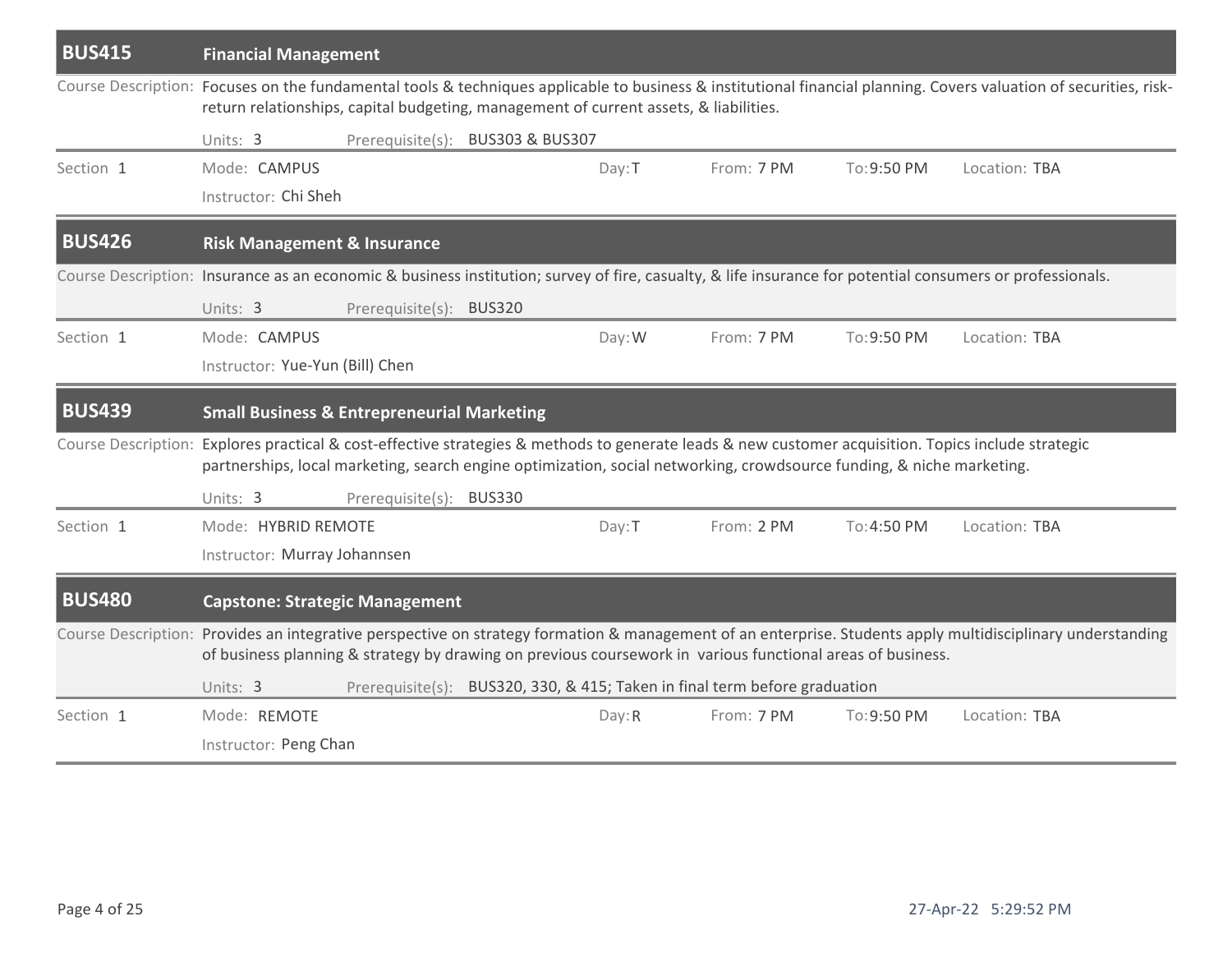| <b>CAP401</b>  | <b>Capstone: Religion, Science &amp; Society</b>                                                                                                                                                                                                                              |                                                                             |          |               |              |                  |
|----------------|-------------------------------------------------------------------------------------------------------------------------------------------------------------------------------------------------------------------------------------------------------------------------------|-----------------------------------------------------------------------------|----------|---------------|--------------|------------------|
|                | Course Description: Integrates students' general education by examining interactions between religion, science, & society. Topics include religion & social<br>conflict, science & cultural change, gender & religion, the science vs. religion debate.                       |                                                                             |          |               |              |                  |
|                | Units: 3                                                                                                                                                                                                                                                                      | Prerequisite(s): Completion of 42 units GE, incl. all GE Core Competencies. |          |               |              |                  |
| Section 1      | Mode: CAMPUS                                                                                                                                                                                                                                                                  |                                                                             | Day: M W | From: 1 PM    | To: 2:20 PM  | Location: TBA    |
|                | Instructor: Christopher Johnson                                                                                                                                                                                                                                               |                                                                             |          |               |              |                  |
| Section 1 LAB  | Mode: CAMPUS                                                                                                                                                                                                                                                                  |                                                                             | Day: M W | From: 2:30 PM | To: 3 PM     | Location: TBA    |
|                | Instructor: Christopher Johnson                                                                                                                                                                                                                                               |                                                                             |          |               |              |                  |
| <b>CONT110</b> | <b>Introduction to Mindfulness</b>                                                                                                                                                                                                                                            |                                                                             |          |               |              |                  |
|                | Course Description: Introduces theories and practices of mindfulness, such as mindfulness of breathing, slow walking meditation, and lying down body-scan<br>meditation.                                                                                                      |                                                                             |          |               |              |                  |
|                | Units: 3                                                                                                                                                                                                                                                                      | Prerequisite(s): L&C 120                                                    |          |               |              |                  |
| Section 1      | Mode: CAMPUS                                                                                                                                                                                                                                                                  |                                                                             | Day: M W | From: 11 AM   | To: 12:20 PM | Location: TBA    |
|                | Instructor: John Freese                                                                                                                                                                                                                                                       |                                                                             |          |               |              |                  |
| <b>CONT301</b> | <b>Ethics in a Multicultural Context</b>                                                                                                                                                                                                                                      |                                                                             |          |               |              |                  |
|                | Course Description: Provides a space for students to learn about different ethical codes of conduct from different cultural and religious traditions, to practice<br>those codes on a personal level, and to reflect on social issues and possible responses to these issues. |                                                                             |          |               |              |                  |
|                | Units: 3                                                                                                                                                                                                                                                                      | Prerequisite(s): CONT 110                                                   |          |               |              |                  |
| Section 1      | Mode: CAMPUS                                                                                                                                                                                                                                                                  |                                                                             | Day: M W | From: 3 PM    | To: 4:20 PM  | Location: TBA    |
|                | Instructor: Christopher Johnson                                                                                                                                                                                                                                               |                                                                             |          |               |              |                  |
| <b>CONT550</b> | <b>Contemplation in Mahayana Traditions</b>                                                                                                                                                                                                                                   |                                                                             |          |               |              |                  |
|                | Course Description: Investigates Buddhist contemplative methods, views, & practices as they are articulated within the Chinese canon.                                                                                                                                         |                                                                             |          |               |              |                  |
|                | Units: 3                                                                                                                                                                                                                                                                      | Prerequisite(s): Graduate standing                                          |          |               |              |                  |
| Section 1      | Mode: REMOTE                                                                                                                                                                                                                                                                  |                                                                             | Day: W   | From: 9 AM    | To: 11:50 AM | Location: REMOTE |
|                | Instructor: Guan Liao                                                                                                                                                                                                                                                         |                                                                             |          |               |              |                  |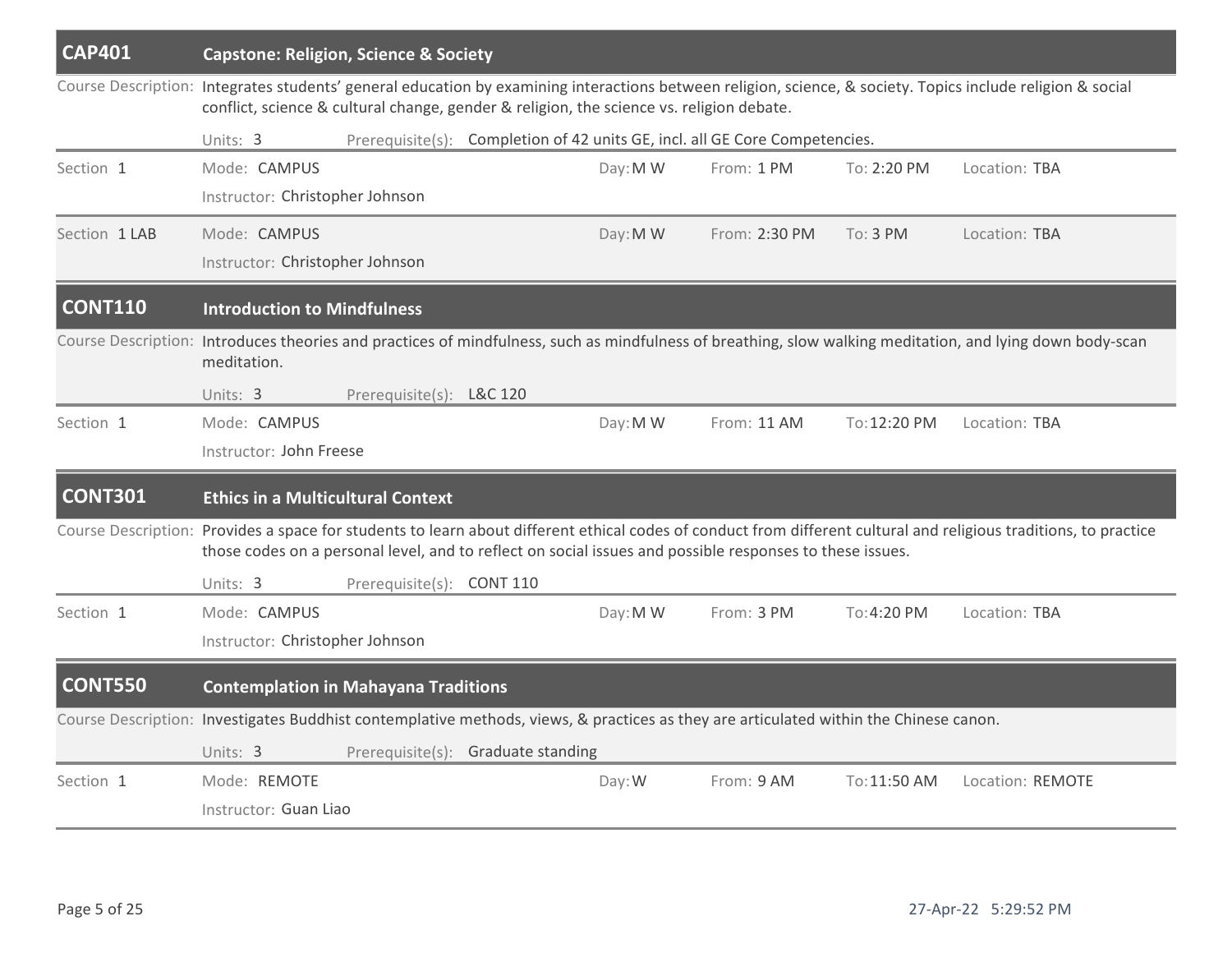| <b>CS101</b>        |                                                                                                                                                                                             | <b>Information Literacy &amp; Academic Study Skills</b> |  |         |               |              |                                                                                                                                                           |  |  |  |  |
|---------------------|---------------------------------------------------------------------------------------------------------------------------------------------------------------------------------------------|---------------------------------------------------------|--|---------|---------------|--------------|-----------------------------------------------------------------------------------------------------------------------------------------------------------|--|--|--|--|
|                     | Course Description: Provides whole-person introduction to information literacy and academic study skills through high-impact activities, training, tips, and<br>tools. Includes weekly lab. |                                                         |  |         |               |              |                                                                                                                                                           |  |  |  |  |
|                     | Units: 1                                                                                                                                                                                    | Prerequisite(s): None                                   |  |         |               |              |                                                                                                                                                           |  |  |  |  |
| Section 1           | Mode: CAMPUS                                                                                                                                                                                |                                                         |  | Day: M  | From: 4:30 PM | $To:5:20$ PM | Location: TBA                                                                                                                                             |  |  |  |  |
|                     | Instructor: Jennifer Avila                                                                                                                                                                  |                                                         |  |         |               |              |                                                                                                                                                           |  |  |  |  |
| <b>CS103</b>        | <b>Introduction to Major &amp; Career Development</b>                                                                                                                                       |                                                         |  |         |               |              |                                                                                                                                                           |  |  |  |  |
|                     | tools. Includes weekly lab.                                                                                                                                                                 |                                                         |  |         |               |              | Course Description: Provides whole-person introduction to undergraduate majors and career development through high-impact activities, training, tips, and |  |  |  |  |
|                     | Units: 1                                                                                                                                                                                    | Prerequisite(s): None                                   |  |         |               |              |                                                                                                                                                           |  |  |  |  |
| Section 1           | Mode: CAMPUS                                                                                                                                                                                |                                                         |  | Day: M  | From: 4:30 PM | To:5:20 PM   | Location: TBA                                                                                                                                             |  |  |  |  |
|                     | Instructor: Akhanaton Cacao                                                                                                                                                                 |                                                         |  |         |               |              |                                                                                                                                                           |  |  |  |  |
| <b>ENGLO90A</b>     | <b>Academic Writing</b>                                                                                                                                                                     |                                                         |  |         |               |              |                                                                                                                                                           |  |  |  |  |
| Course Description: | unified & coherent compositions, & incorporating MLA citations & references.                                                                                                                |                                                         |  |         |               |              | Prepares students for college-level composition. Focus includes writing from paragraph to essay, developing & organizing ideas, building                  |  |  |  |  |
|                     | Units: 3                                                                                                                                                                                    | Prerequisite(s): Placement                              |  |         |               |              |                                                                                                                                                           |  |  |  |  |
| Section 1           | Mode: CAMPUS                                                                                                                                                                                |                                                         |  | Day: TR | From: 1 PM    | To: 2:20 PM  | Location: TBA                                                                                                                                             |  |  |  |  |
|                     | <b>Instructor: Cary Brous</b>                                                                                                                                                               |                                                         |  |         |               |              |                                                                                                                                                           |  |  |  |  |
| Section 1 LAB       | Mode: CAMPUS                                                                                                                                                                                |                                                         |  | Day: R  | From: 2:30 PM | To:3:00 PM   | Location: TBA                                                                                                                                             |  |  |  |  |
|                     | Instructor: Cary Brous                                                                                                                                                                      |                                                         |  |         |               |              |                                                                                                                                                           |  |  |  |  |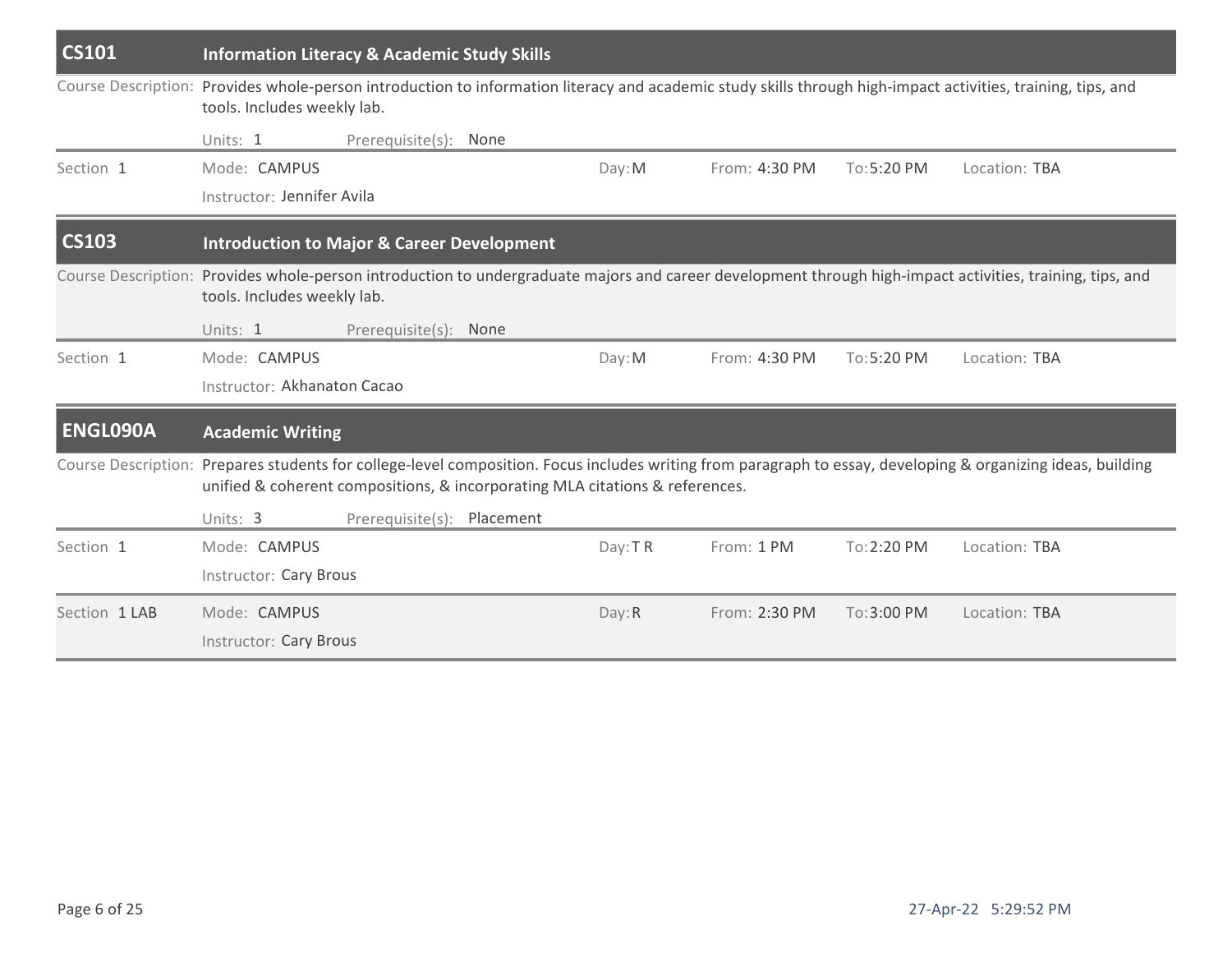| <b>ENGL100A</b> | <b>College Writing</b>                                                                                                                                                                      |                                                            |          |                |              |                                                                                                                                                           |
|-----------------|---------------------------------------------------------------------------------------------------------------------------------------------------------------------------------------------|------------------------------------------------------------|----------|----------------|--------------|-----------------------------------------------------------------------------------------------------------------------------------------------------------|
|                 | effective expository writing incorporating outside sources & learn to develop arguments through multiple drafts.                                                                            |                                                            |          |                |              | Course Description: Essay writing for academic purposes. Students apply the writing process to organize & develop thesis-driven essays. Students practice |
|                 | Units: 3                                                                                                                                                                                    | Prerequisite(s): ENGL090A w/B- or higher or placement      |          |                |              |                                                                                                                                                           |
| Section 1       | Mode: CAMPUS                                                                                                                                                                                |                                                            | Day:M W  | From: 1 PM     | To:2:20PM    | Location: TBA                                                                                                                                             |
|                 | Instructor: Jennifer Avila                                                                                                                                                                  |                                                            |          |                |              |                                                                                                                                                           |
| Section 1 LAB   | Mode: CAMPUS                                                                                                                                                                                |                                                            | Day:M    | From: 2:30 PM  | To: 3 PM     | Location: TBA                                                                                                                                             |
|                 | Instructor: Jennifer Avila                                                                                                                                                                  |                                                            |          |                |              |                                                                                                                                                           |
| <b>ENGL100B</b> | <b>College Speech</b>                                                                                                                                                                       |                                                            |          |                |              |                                                                                                                                                           |
|                 | presentation skills in a variety of academic settings.                                                                                                                                      |                                                            |          |                |              | Course Description: Speaking & listening requirements to prepare students for the American college classroom. Emphasizes public communication &           |
|                 | Units: 3                                                                                                                                                                                    | Prerequisite(s): ENGL090B w/B- or higher or placement test |          |                |              |                                                                                                                                                           |
| Section 1       | Mode: CAMPUS                                                                                                                                                                                |                                                            | Day: TR  | From: 10:30 AM | To: 11:50 AM | Location: TBA                                                                                                                                             |
|                 | Instructor: William Kennedy                                                                                                                                                                 |                                                            |          |                |              |                                                                                                                                                           |
| <b>ENGL100D</b> | <b>College Reading</b>                                                                                                                                                                      |                                                            |          |                |              |                                                                                                                                                           |
|                 | Course Description: Preparation for college-level reading. Focuses on developing critical & analytical reading skills for vocabulary development,<br>comprehension, & information literacy. |                                                            |          |                |              |                                                                                                                                                           |
|                 | Units: 3                                                                                                                                                                                    | Prerequisite(s): ENGL090D w/B- or higher or placement test |          |                |              |                                                                                                                                                           |
| Section 1       | Mode: CAMPUS                                                                                                                                                                                |                                                            | Day: TR  | From: 1 PM     | To: 2:20 PM  | Location: TBA                                                                                                                                             |
|                 | Instructor: Shana Wright                                                                                                                                                                    |                                                            |          |                |              |                                                                                                                                                           |
| <b>ENGL101</b>  | <b>English Composition</b>                                                                                                                                                                  |                                                            |          |                |              |                                                                                                                                                           |
|                 | research paper on themes that include issues of East/West cultural understanding.                                                                                                           |                                                            |          |                |              | Course Description: Training in effective written composition. Assignments include expository & argumentative essays & preparation of a documented short  |
|                 | Units: 3                                                                                                                                                                                    | Prerequisite(s): ENGL100A w/B- or higher or placement test |          |                |              |                                                                                                                                                           |
| Section 1       | Mode: CAMPUS                                                                                                                                                                                |                                                            | Day: M W | From: 1 PM     | To: 2:20 PM  | Location: TBA                                                                                                                                             |
|                 | Instructor: Robert Danielak                                                                                                                                                                 |                                                            |          |                |              |                                                                                                                                                           |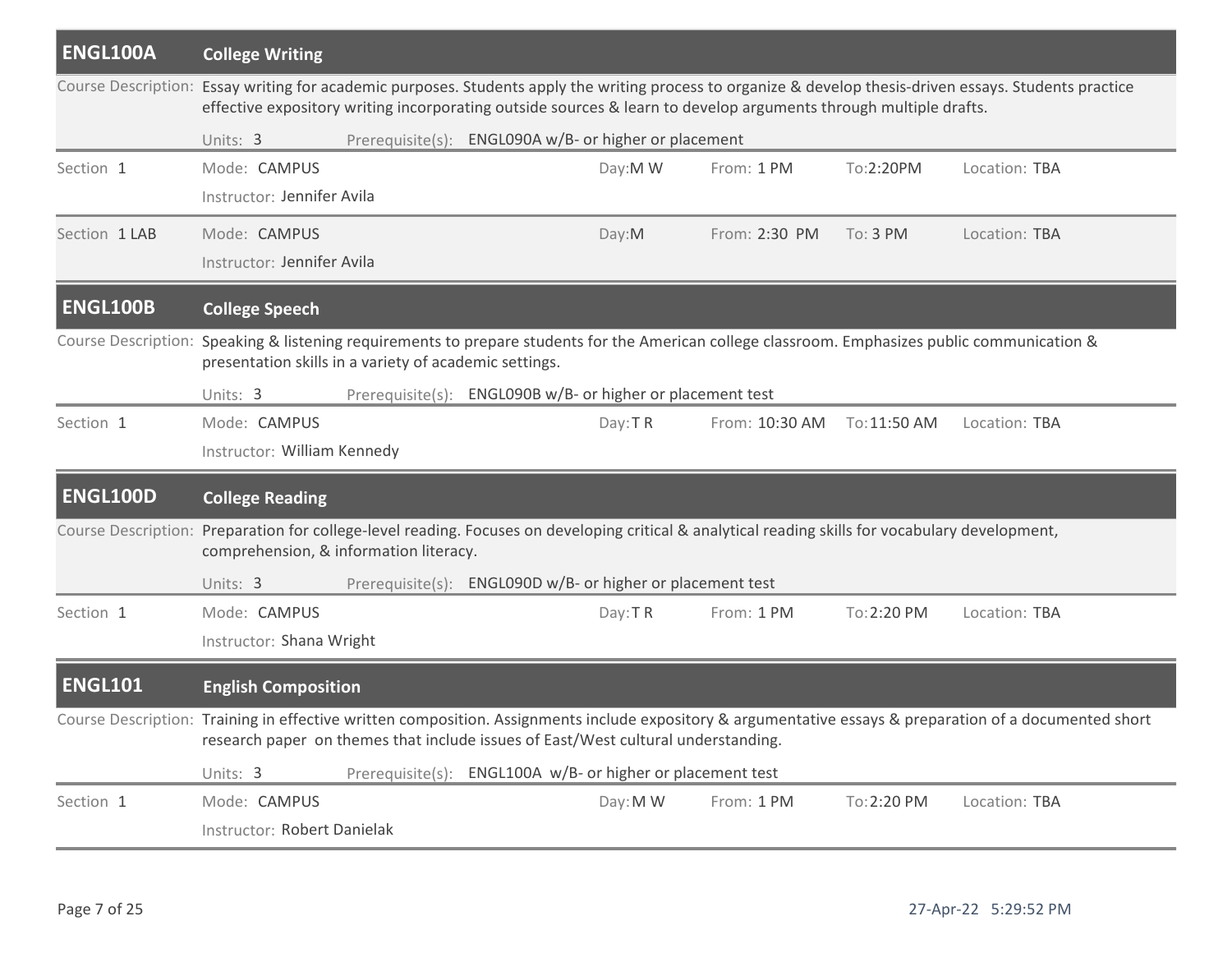| <b>ENGL102</b> | <b>Composition II: Critical Thinking</b>                                                                                                                                                                                             |          |                                             |             |                   |  |  |  |  |  |  |
|----------------|--------------------------------------------------------------------------------------------------------------------------------------------------------------------------------------------------------------------------------------|----------|---------------------------------------------|-------------|-------------------|--|--|--|--|--|--|
|                | Course Description: Introduction to the elements & applications of critical thinking & writing. Emphasis on argumentative, persuasive, analytical, & evaluative<br>writing, along with the assessment & uses of sources.             |          |                                             |             |                   |  |  |  |  |  |  |
|                | Prerequisite(s): ENGL101 w/C or higher<br>Units: 3                                                                                                                                                                                   |          |                                             |             |                   |  |  |  |  |  |  |
| Section 1      | Mode: CAMPUS                                                                                                                                                                                                                         | Day: M W | From: 1 PM                                  | To: 2:20 PM | Location: ED 300A |  |  |  |  |  |  |
|                | Instructor: Akhanaton Cacao                                                                                                                                                                                                          |          |                                             |             |                   |  |  |  |  |  |  |
| <b>ENGL325</b> | <b>Reading Fiction</b>                                                                                                                                                                                                               |          |                                             |             |                   |  |  |  |  |  |  |
|                | Course Description: Introduction to prose narrative, its techniques & forms. Analysis of short & long narratives & of critical issues such as plot,<br>characterization, setting, narrative voice, & realistic & nonrealistic forms. |          |                                             |             |                   |  |  |  |  |  |  |
|                | Units: 3<br>Prerequisite(s): none                                                                                                                                                                                                    |          |                                             |             |                   |  |  |  |  |  |  |
| Section 1      | Mode: HYBRID                                                                                                                                                                                                                         | Day: TR  | From: 4 PM                                  | To: 5:20 PM | Location: TBA     |  |  |  |  |  |  |
|                | Instructor: Ryan Gilmore                                                                                                                                                                                                             |          |                                             |             |                   |  |  |  |  |  |  |
| <b>ENGL470</b> | <b>Studies in Contemporary Literature</b>                                                                                                                                                                                            |          |                                             |             |                   |  |  |  |  |  |  |
|                | Course Description: Study of drama, fiction, nonfiction, prose, & poetry by selected British & American writers of the 20th & 21st centuries.                                                                                        |          |                                             |             |                   |  |  |  |  |  |  |
|                | Prerequisite(s): ENGL102<br>Units: 3                                                                                                                                                                                                 |          |                                             |             |                   |  |  |  |  |  |  |
| Section 1      | Mode: ONLINE                                                                                                                                                                                                                         | Day:     | From:                                       | To:         | Location:         |  |  |  |  |  |  |
|                | Instructor: Ryan Gilmore                                                                                                                                                                                                             |          | <b>TOPIC: Comic Books as Literature</b>     |             |                   |  |  |  |  |  |  |
| <b>FILM301</b> | <b>Focused Studies in Film History</b>                                                                                                                                                                                               |          |                                             |             |                   |  |  |  |  |  |  |
|                | Course Description: Focuses on an aspect of film history & aesthetics (e.g. the silent era, animation, the western, comedy, science fiction).                                                                                        |          |                                             |             |                   |  |  |  |  |  |  |
|                | Prerequisite(s): ENGL101 w/C or higher<br>Units: 3                                                                                                                                                                                   |          |                                             |             |                   |  |  |  |  |  |  |
| Section 1      | Mode: CAMPUS                                                                                                                                                                                                                         | Day: T   | From: 5:30 PM                               | To:8:20 PM  | Location: TBA     |  |  |  |  |  |  |
|                | Instructor: Ryan Gilmore                                                                                                                                                                                                             |          | TOPIC: History & Films of Universal Studios |             |                   |  |  |  |  |  |  |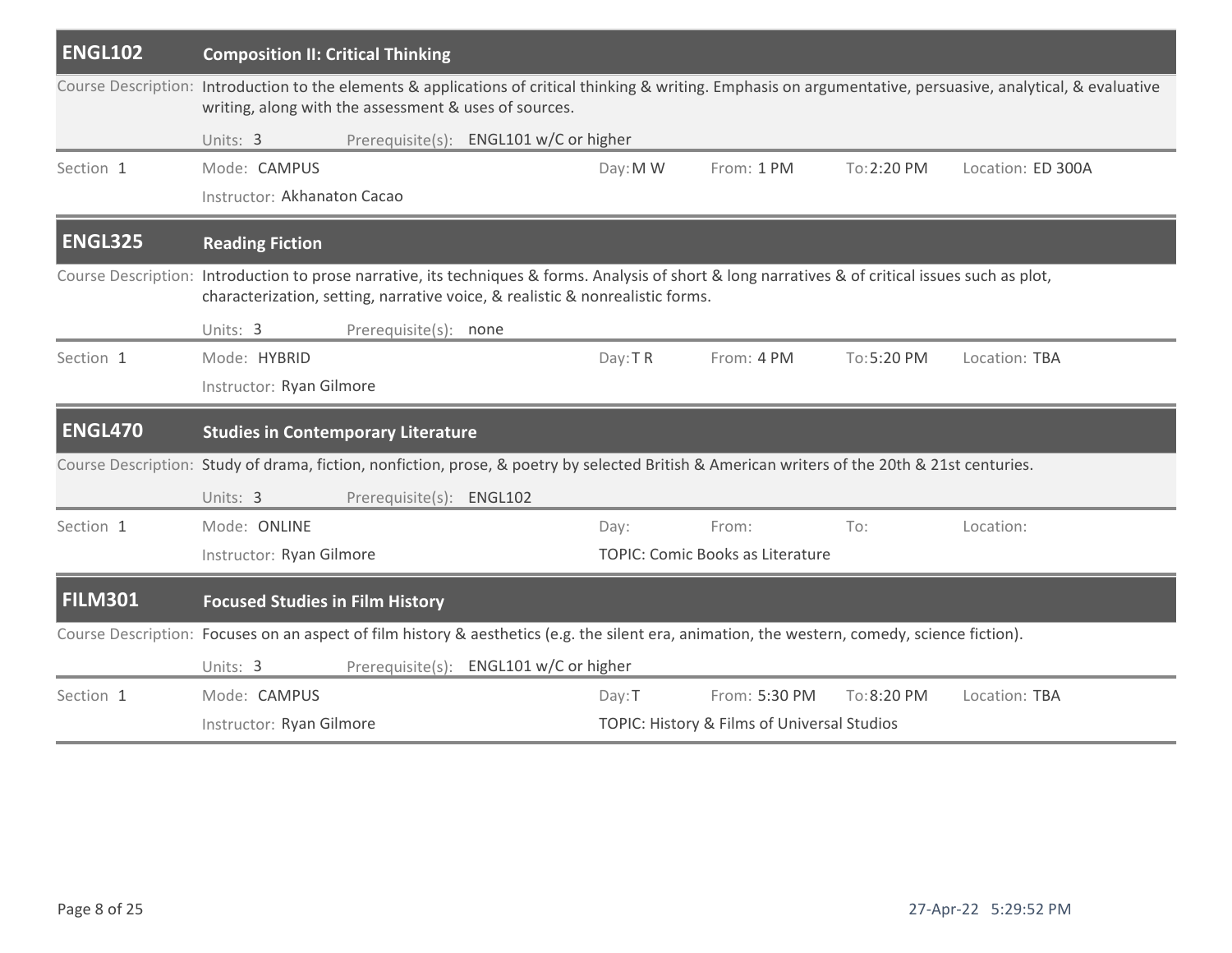| <b>HIST200</b>    | <b>Big History I</b>                                                                                                  |                                        |          |             |              |                                                                                                                                                             |
|-------------------|-----------------------------------------------------------------------------------------------------------------------|----------------------------------------|----------|-------------|--------------|-------------------------------------------------------------------------------------------------------------------------------------------------------------|
|                   | thresholds emerged & converged into the new forms of complexity.                                                      |                                        |          |             |              | Course Description: Survey of the history of the universe from the Big Bang to the development of agrarian civilization. Explores how major patterns &      |
|                   | Units: 3                                                                                                              | Prerequisite(s): None                  |          |             |              |                                                                                                                                                             |
| Section 1         | Mode: CAMPUS                                                                                                          |                                        | Day: W   | From: 7 PM  | To:9:50 PM   | Location: ED 300A                                                                                                                                           |
|                   | Instructor: Shawn Ragan                                                                                               |                                        |          |             |              |                                                                                                                                                             |
| <b>IDS330</b>     | <b>Environmental Leadership</b>                                                                                       |                                        |          |             |              |                                                                                                                                                             |
|                   | environmental issues at global, national, regional, state, & local levels & propose sustainable solutions.            |                                        |          |             |              | Course Description: Preparation for informed, active engagement with personal & community challenges involving the natural world, Students evaluate key     |
|                   | Units: 3                                                                                                              | Prerequisite(s): ENGL102 w/C or higher |          |             |              |                                                                                                                                                             |
| Section 1         | Mode: CAMPUS                                                                                                          |                                        | Day: TR  | From: 10 AM | To: 11:20 AM | Location: TBA                                                                                                                                               |
|                   | Instructor: Tom Moritz                                                                                                |                                        |          |             |              |                                                                                                                                                             |
|                   |                                                                                                                       |                                        |          |             |              |                                                                                                                                                             |
| <b>JPN102</b>     | <b>Beginning Japanese II</b>                                                                                          |                                        |          |             |              |                                                                                                                                                             |
|                   | reading & writing approximately 90 Kanji characters.                                                                  |                                        |          |             |              | Course Description: Continuation of Beginning Japanese I. Develops an intermediate level of conversational Japanese, grammar, reading, & writing, including |
|                   | Units: 4                                                                                                              | Prerequisite(s): JPN101                |          |             |              |                                                                                                                                                             |
| Section 1         | Mode: CAMPUS                                                                                                          |                                        | Day: TR  | From: 10 AM | To: 11:50 AM | Location: TBA                                                                                                                                               |
|                   | Instructor: Kanae Omura                                                                                               |                                        |          |             |              |                                                                                                                                                             |
| <b>L&amp;C120</b> | Life & Culture 1: World Religions                                                                                     |                                        |          |             |              |                                                                                                                                                             |
|                   | design thinking with traditional religious models to determine what constitutes a good life to them & how to live it. |                                        |          |             |              | Course Description: Examines a good life from the perspective of world religion. Drawing from the study of world religions, students integrate aspects of   |
|                   | Units: 3                                                                                                              | Prerequisite(s): none                  |          |             |              |                                                                                                                                                             |
| Section 1         | Mode: CAMPUS                                                                                                          |                                        | Day: M W | From: 3 PM  | To: 4:20 PM  | Location: TBA                                                                                                                                               |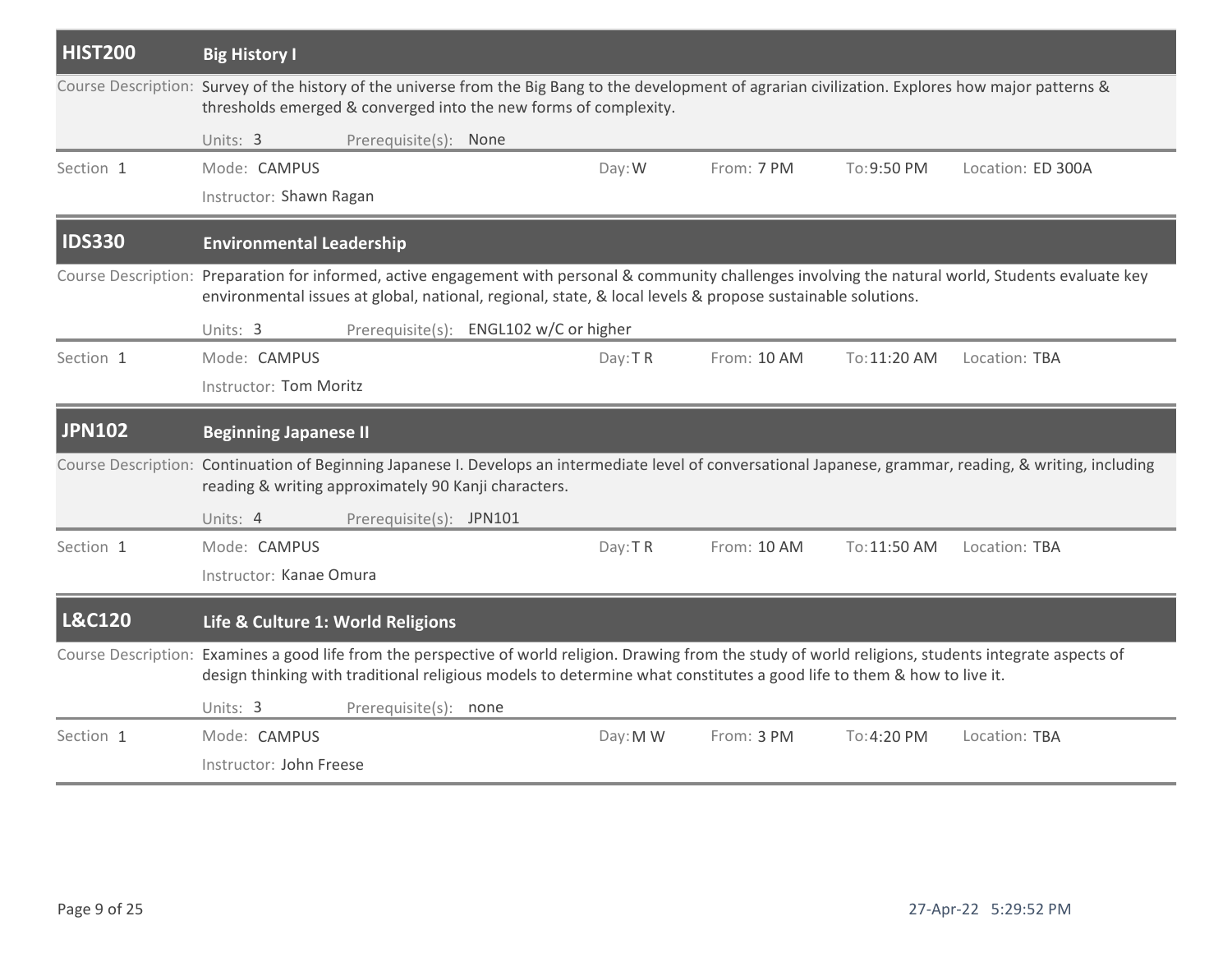| LANG220                                                                                                                                      | <b>Structure of Modern English</b>                      |                          |                                        |          |                                                                                                                  |             |                                                                                                                                                                   |
|----------------------------------------------------------------------------------------------------------------------------------------------|---------------------------------------------------------|--------------------------|----------------------------------------|----------|------------------------------------------------------------------------------------------------------------------|-------------|-------------------------------------------------------------------------------------------------------------------------------------------------------------------|
| Course Description: Grammar & usage of contemporary English, with emphasis on morpho-syntactical description & analysis of Standard English. |                                                         |                          |                                        |          |                                                                                                                  |             |                                                                                                                                                                   |
|                                                                                                                                              | Units: 3                                                | Prerequisite(s): none    |                                        |          |                                                                                                                  |             |                                                                                                                                                                   |
| Section 1                                                                                                                                    | Mode: CAMPUS                                            |                          |                                        | Day: M W | From: 4 PM                                                                                                       | To:5:20 PM  | Location: TBA                                                                                                                                                     |
|                                                                                                                                              | Instructor: Jonathan Berk                               |                          |                                        |          |                                                                                                                  |             |                                                                                                                                                                   |
| LANG301                                                                                                                                      | <b>Introduction to Linguistics</b>                      |                          |                                        |          |                                                                                                                  |             |                                                                                                                                                                   |
|                                                                                                                                              |                                                         |                          |                                        |          | with attention also to the biological, psychological, cultural, & social aspects of language & language use.     |             | Course Description: Introduces the scientific study of human language, with a focus on English. Considers languages as structured systems of form & meaning,      |
|                                                                                                                                              | Units: 3                                                |                          | Prerequisite(s): ENGL101 w/C or higher |          |                                                                                                                  |             |                                                                                                                                                                   |
| Section 1                                                                                                                                    | Mode: CAMPUS                                            |                          |                                        | Day: M W | From: 5:30 PM                                                                                                    | To:6:50 PM  | Location: TBA                                                                                                                                                     |
|                                                                                                                                              | Instructor: Jonathan Berk                               |                          |                                        |          |                                                                                                                  |             |                                                                                                                                                                   |
| <b>LIT302</b>                                                                                                                                | <b>Creative Writing</b>                                 |                          |                                        |          |                                                                                                                  |             |                                                                                                                                                                   |
|                                                                                                                                              |                                                         |                          |                                        |          | rhyme, meter, plot, etc. through reading, writing, & analysis of various works while cultivating a unique voice. |             | Course Description: Examines the role of author & reader in the process of interactive narrative, poetry, & drama. Explores Issues such as, theme, imagery,       |
|                                                                                                                                              | Units: 3                                                | Prerequisite(s): ENGL101 |                                        |          |                                                                                                                  |             |                                                                                                                                                                   |
| Section 1                                                                                                                                    | Mode: ONLINE                                            |                          |                                        | Day:     | From:                                                                                                            | To:         | Location:                                                                                                                                                         |
|                                                                                                                                              | Instructor: Ryan Gilmore                                |                          |                                        |          |                                                                                                                  |             |                                                                                                                                                                   |
| <b>LIT310</b>                                                                                                                                | <b>Survey of British Literature</b>                     |                          |                                        |          |                                                                                                                  |             |                                                                                                                                                                   |
|                                                                                                                                              | the socio-historical circumstances of their production. |                          |                                        |          |                                                                                                                  |             | Course Description: Survey of significant works & authors in British literature. Explores major writers, periods, literary movements, & genres in relationship to |
|                                                                                                                                              | Units: 3                                                |                          | Prerequisite(s): ENGL101 & LIT101      |          |                                                                                                                  |             |                                                                                                                                                                   |
| Section 1                                                                                                                                    | Mode: CAMPUS                                            |                          |                                        | Day: M W | From: 2:30 PM                                                                                                    | To: 3:50 PM | Location: TBA                                                                                                                                                     |
|                                                                                                                                              | Instructor: TBA TBA                                     |                          |                                        |          |                                                                                                                  |             |                                                                                                                                                                   |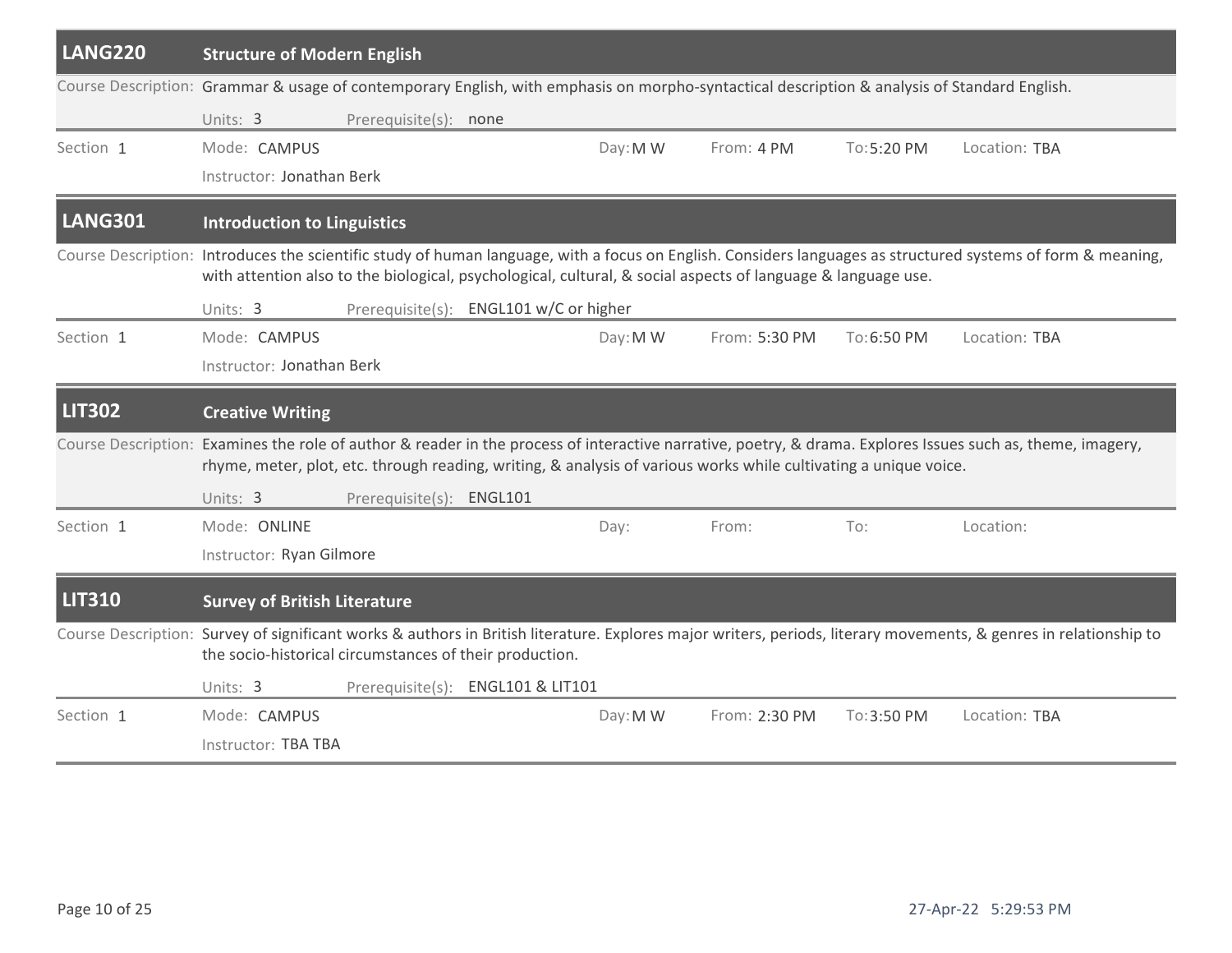| <b>LIT420</b>  | <b>Studies in African American Literature</b>                                        |                                                         |          |                                                                                                                   |              |                                                                                                                                                              |
|----------------|--------------------------------------------------------------------------------------|---------------------------------------------------------|----------|-------------------------------------------------------------------------------------------------------------------|--------------|--------------------------------------------------------------------------------------------------------------------------------------------------------------|
|                |                                                                                      |                                                         |          | storytelling, such as folktales, spirituals, blues, speeches, slave narratives, fiction, poetry, drama, & essays. |              | Course Description: Surveys a wide range of theoretical, historical, format, & thematic perspectives. Materials include oral & written forms of expression & |
|                | Units: 3                                                                             | Prerequisite(s): ENGL102                                |          |                                                                                                                   |              |                                                                                                                                                              |
| Section 1      | Mode: CAMPUS                                                                         |                                                         | Day: M W | From: 9 AM                                                                                                        | To: 10:20 AM | Location: TBA                                                                                                                                                |
|                | Instructor: TBA TBA                                                                  |                                                         |          |                                                                                                                   |              |                                                                                                                                                              |
| MATH030        | <b>Developmental Mathematics</b>                                                     |                                                         |          |                                                                                                                   |              |                                                                                                                                                              |
|                |                                                                                      |                                                         |          | decimals, geometry, measurement, ratio, proportion, percent, statistics & emphasis on problem solving.            |              | Course Description: Provides an understanding of, & competency in, basic mathematics, including operations in whole numbers, fractions, mixed numbers,       |
|                | Units: 3                                                                             | Prerequisite(s):                                        |          |                                                                                                                   |              |                                                                                                                                                              |
| Section 1      | Mode: CAMPUS                                                                         |                                                         | Day: TR  | From: 3:30 PM                                                                                                     | To: 4:50 PM  | Location: ED 300A                                                                                                                                            |
|                | Instructor: Bobby Ojose                                                              |                                                         |          |                                                                                                                   |              |                                                                                                                                                              |
| Section 1 LAB  | Mode: CAMPUS                                                                         |                                                         | Day: TR  | From: 5 PM                                                                                                        | To: 5:20 PM  | Location: ED 300A                                                                                                                                            |
|                | Instructor: Bobby Ojose                                                              |                                                         |          |                                                                                                                   |              |                                                                                                                                                              |
| <b>MATH102</b> | <b>Quantitative Reasoning I</b>                                                      |                                                         |          |                                                                                                                   |              |                                                                                                                                                              |
|                | of linear functions, quadratic functions & linear systems to problems is emphasized. |                                                         |          |                                                                                                                   |              | Course Description: Introduces fundamentals of algebra with emphasis on quantitative thinking. Reasoning quantitatively using tables & graphs, & application |
|                | Units: 3                                                                             | Prerequisite(s): MATH025 w/C or higher or MPT placement |          |                                                                                                                   |              |                                                                                                                                                              |
| Section 1      | Mode: CAMPUS                                                                         |                                                         | Day: TR  | From: 1 PM                                                                                                        | To: 2:20 PM  | Location: ED 300A                                                                                                                                            |
|                | Instructor: Bobby Ojose                                                              |                                                         |          |                                                                                                                   |              |                                                                                                                                                              |
| <b>MATH112</b> | <b>Quantitative Reasoning II</b>                                                     |                                                         |          |                                                                                                                   |              |                                                                                                                                                              |
|                |                                                                                      |                                                         |          | expressions, equations, inequalities, exponential-logarithmic functions, systems, & synthetic division.           |              | Course Description: Strengthens & further develops students' quantitative reasoning skills & real life applications. The concepts emphasized are algebraic   |
|                | Units: 3                                                                             | Prerequisite(s): MATH102 w/C or higher                  |          |                                                                                                                   |              |                                                                                                                                                              |
| Section 1      | Mode: CAMPUS                                                                         |                                                         | Day: TR  | From: 1 PM                                                                                                        | To: 2:20 PM  | Location: TBA                                                                                                                                                |
|                | Instructor: William Lai                                                              |                                                         |          |                                                                                                                   |              |                                                                                                                                                              |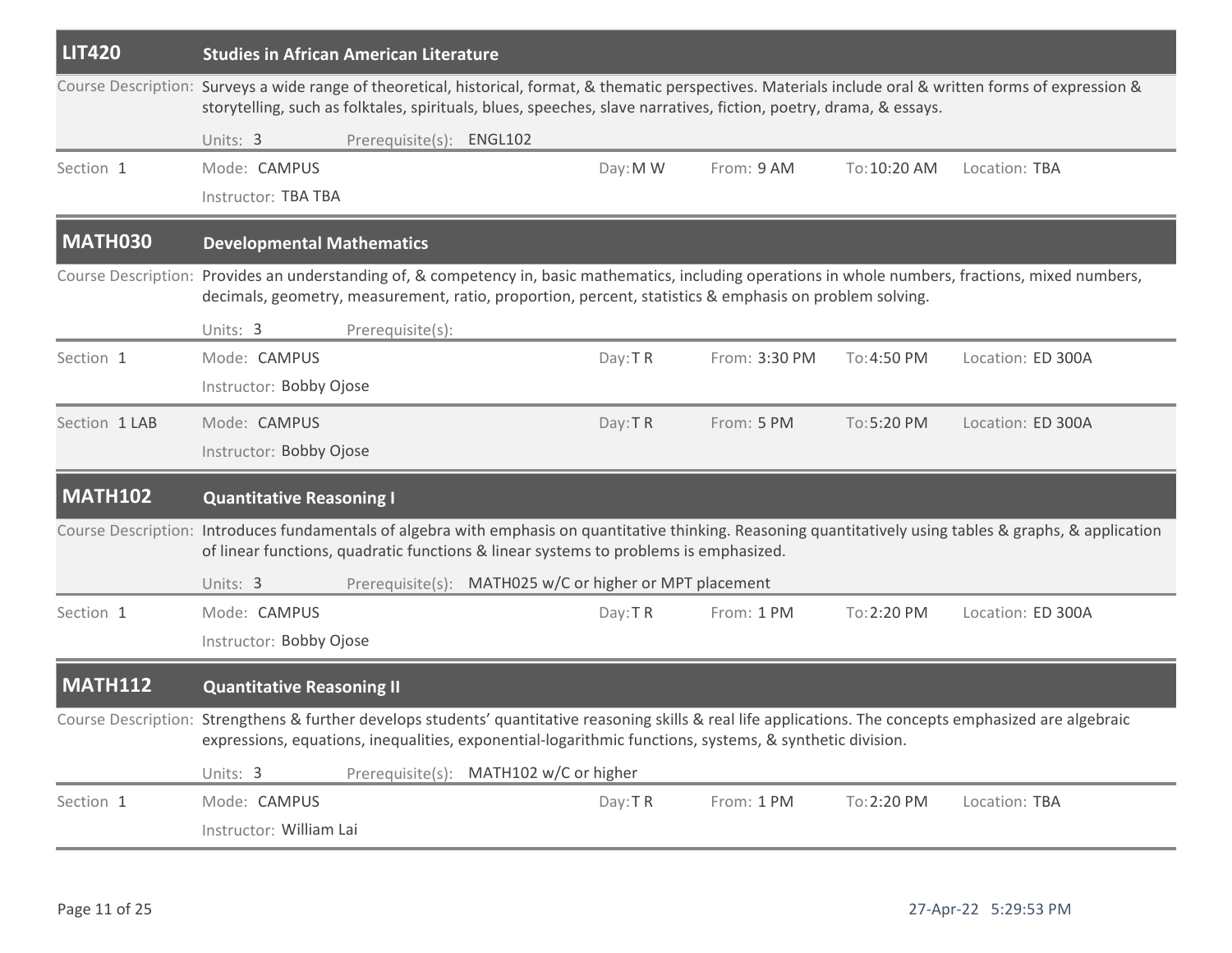| <b>MBA513</b> | <b>Managerial Accounting</b>                                                                                                                                                                                                          |                         |                                                 |        |            |             |                                                                                                                                                                |
|---------------|---------------------------------------------------------------------------------------------------------------------------------------------------------------------------------------------------------------------------------------|-------------------------|-------------------------------------------------|--------|------------|-------------|----------------------------------------------------------------------------------------------------------------------------------------------------------------|
|               | use of accounting data for planning & decision making.                                                                                                                                                                                |                         |                                                 |        |            |             | Course Description: Use & interpretation of financial statements; evaluation of accounting information systems; accounting for & analysis of costs; managerial |
|               | Units: 3                                                                                                                                                                                                                              | Prerequisite(s): BUS210 |                                                 |        |            |             |                                                                                                                                                                |
| Section 1     | Mode: CAMPUS                                                                                                                                                                                                                          |                         |                                                 | Day: R | From: 7 PM | To:9:50 PM  | Location: TBA                                                                                                                                                  |
|               | Instructor: Chi Sheh                                                                                                                                                                                                                  |                         |                                                 |        |            |             |                                                                                                                                                                |
| <b>MBA516</b> | <b>International Finance</b>                                                                                                                                                                                                          |                         |                                                 |        |            |             |                                                                                                                                                                |
|               | legal issues, foreign exchange rates, risk assessment, balance of payment, & financial alternatives & tradeoffs.                                                                                                                      |                         |                                                 |        |            |             | Course Description: Advanced study of the environment & tools of international financial management. Covers financial, tax, economic, political, potential     |
|               | Units: 3                                                                                                                                                                                                                              |                         | Prerequisite(s): MBA515 w/C or higher           |        |            |             |                                                                                                                                                                |
| Section 1     | Mode: CAMPUS                                                                                                                                                                                                                          |                         |                                                 | Day: M | From: 7 PM | To: 9:50 PM | Location: TBA                                                                                                                                                  |
|               | Instructor: Yue-Yun (Bill) Chen                                                                                                                                                                                                       |                         |                                                 |        |            |             |                                                                                                                                                                |
| <b>MBA520</b> | <b>Organization &amp; Management</b>                                                                                                                                                                                                  |                         |                                                 |        |            |             |                                                                                                                                                                |
|               | Course Description: Study of techniques & human behavior involved in managing an organization toward efficiency & effectiveness. Focus on job &<br>organization design, motivation, problem solving, & diversity & change management. |                         |                                                 |        |            |             |                                                                                                                                                                |
|               | Units: 3                                                                                                                                                                                                                              |                         | Prerequisite(s): Graduate standing              |        |            |             |                                                                                                                                                                |
| Section 1     | Mode: CAMPUS                                                                                                                                                                                                                          |                         |                                                 | Day: R | From: 2 PM | To: 4:50 PM | Location: TBA                                                                                                                                                  |
|               | Instructor: Farhana Siddiqi                                                                                                                                                                                                           |                         |                                                 |        |            |             |                                                                                                                                                                |
| <b>MBA528</b> | <b>Seminar: Organizational Change</b>                                                                                                                                                                                                 |                         |                                                 |        |            |             |                                                                                                                                                                |
|               | methods, & current trends in organization design & change.                                                                                                                                                                            |                         |                                                 |        |            |             | Course Description: Analyzes theories of change & their applications with special emphasis on planned organizational change, development & intervention        |
|               | Units: 3                                                                                                                                                                                                                              |                         | Prerequisite(s): MBA504 or MBA520 w/C or higher |        |            |             |                                                                                                                                                                |
| Section 1     | Mode: CAMPUS                                                                                                                                                                                                                          |                         |                                                 | Day: W | From: 7 PM | To: 9:50 PM | Location: TBA                                                                                                                                                  |
|               | Instructor: Stephen O'Sullivan                                                                                                                                                                                                        |                         |                                                 |        |            |             |                                                                                                                                                                |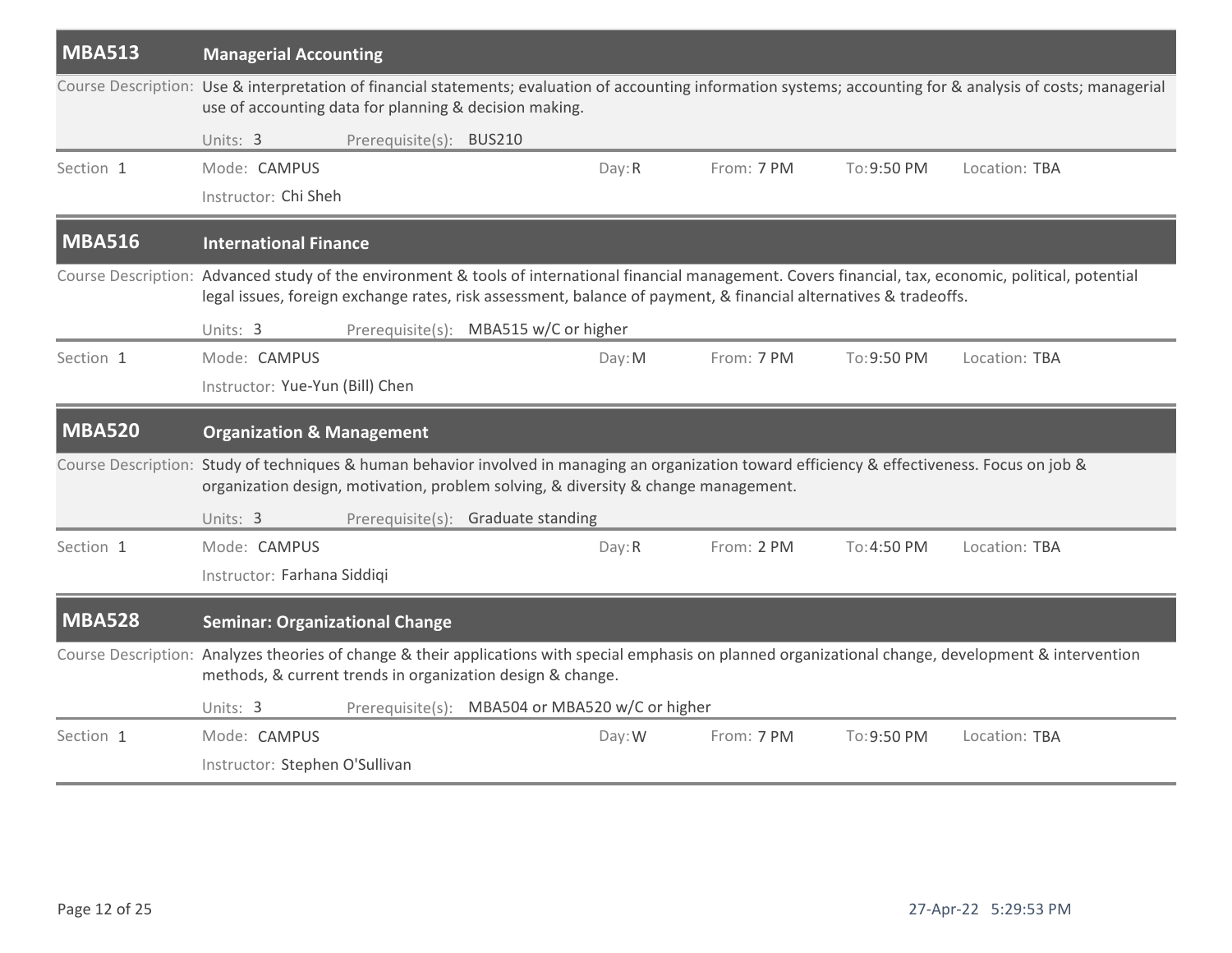| <b>MBA540</b> | <b>Management Information Systems</b>                                                                                                                                                                                                                                                                                                |        |            |             |                  |  |  |  |  |  |
|---------------|--------------------------------------------------------------------------------------------------------------------------------------------------------------------------------------------------------------------------------------------------------------------------------------------------------------------------------------|--------|------------|-------------|------------------|--|--|--|--|--|
|               | Course Description: Managerial discussion of types of systems that support individual, work-group, & corporate goals & reviews hardware/software, the<br>design, implementation, & management of information systems, & how to compete in the internet-based business environment.<br>Units: 3<br>Prerequisite(s): Graduate standing |        |            |             |                  |  |  |  |  |  |
|               |                                                                                                                                                                                                                                                                                                                                      |        |            |             |                  |  |  |  |  |  |
| Section 1     | Mode: HYBRID                                                                                                                                                                                                                                                                                                                         | Day: U | From: 9 AM | To:4PM      | Location: TBA    |  |  |  |  |  |
|               | Instructor: Stephen Wu                                                                                                                                                                                                                                                                                                               |        |            |             |                  |  |  |  |  |  |
|               | INTENSIVE: Meets 7 weeks, including 3 sessions on campus                                                                                                                                                                                                                                                                             |        |            |             |                  |  |  |  |  |  |
| <b>MBA551</b> | <b>Importing &amp; Exporting</b>                                                                                                                                                                                                                                                                                                     |        |            |             |                  |  |  |  |  |  |
|               | Course Description: Explores challenges & opportunities of imports/exports. Topics include intermediaries, cross- border relationships, the role of<br>governments & international organizations, & regulatory & other trade barriers. Also addresses controversial trading issues.                                                  |        |            |             |                  |  |  |  |  |  |
|               | Units: 3<br>Prerequisite(s): MBA550                                                                                                                                                                                                                                                                                                  |        |            |             |                  |  |  |  |  |  |
| Section 1     | Mode: CAMPUS                                                                                                                                                                                                                                                                                                                         | Day: T | From: 7 PM | To: 9:50 PM | Location: ED 201 |  |  |  |  |  |
|               | Instructor: Meskerem Tadesse                                                                                                                                                                                                                                                                                                         |        |            |             |                  |  |  |  |  |  |
| <b>MBA572</b> | Data Structure & Database Management                                                                                                                                                                                                                                                                                                 |        |            |             |                  |  |  |  |  |  |
|               | Course Description: Hierarchical, network, & relational database structures are analyzed. Stresses data modeling concepts using entity relationship & semantic<br>object techniques, normalization, relational database implementation, & concurrent database processing.                                                            |        |            |             |                  |  |  |  |  |  |
|               | Prerequisite(s): MBA540 w/C or higher<br>Units: 3                                                                                                                                                                                                                                                                                    |        |            |             |                  |  |  |  |  |  |
| Section 1     | Mode: CAMPUS                                                                                                                                                                                                                                                                                                                         | Day:R  | From: 7 PM | To: 9:50 PM | Location: TBA    |  |  |  |  |  |
|               | Instructor: Wen Cheng                                                                                                                                                                                                                                                                                                                |        |            |             |                  |  |  |  |  |  |
| <b>MBA588</b> | <b>Business Philosophy &amp; Ethics</b>                                                                                                                                                                                                                                                                                              |        |            |             |                  |  |  |  |  |  |
|               | Course Description: Reviews relevant philosophies, discusses ethics from different religious perspectives, particularly humanistic Buddhism, & emphasizes how<br>such philosophy & ethics can be effectively used in modern organizations & management.                                                                              |        |            |             |                  |  |  |  |  |  |
|               | Units: 3<br>Prerequisite(s): Graduate standing                                                                                                                                                                                                                                                                                       |        |            |             |                  |  |  |  |  |  |
| Section 1     | Mode: HYBRID                                                                                                                                                                                                                                                                                                                         | Day: T | From: 7 PM | To: 9:50 PM | Location: TBA    |  |  |  |  |  |
|               | Instructor: Murray Johannsen                                                                                                                                                                                                                                                                                                         |        |            |             |                  |  |  |  |  |  |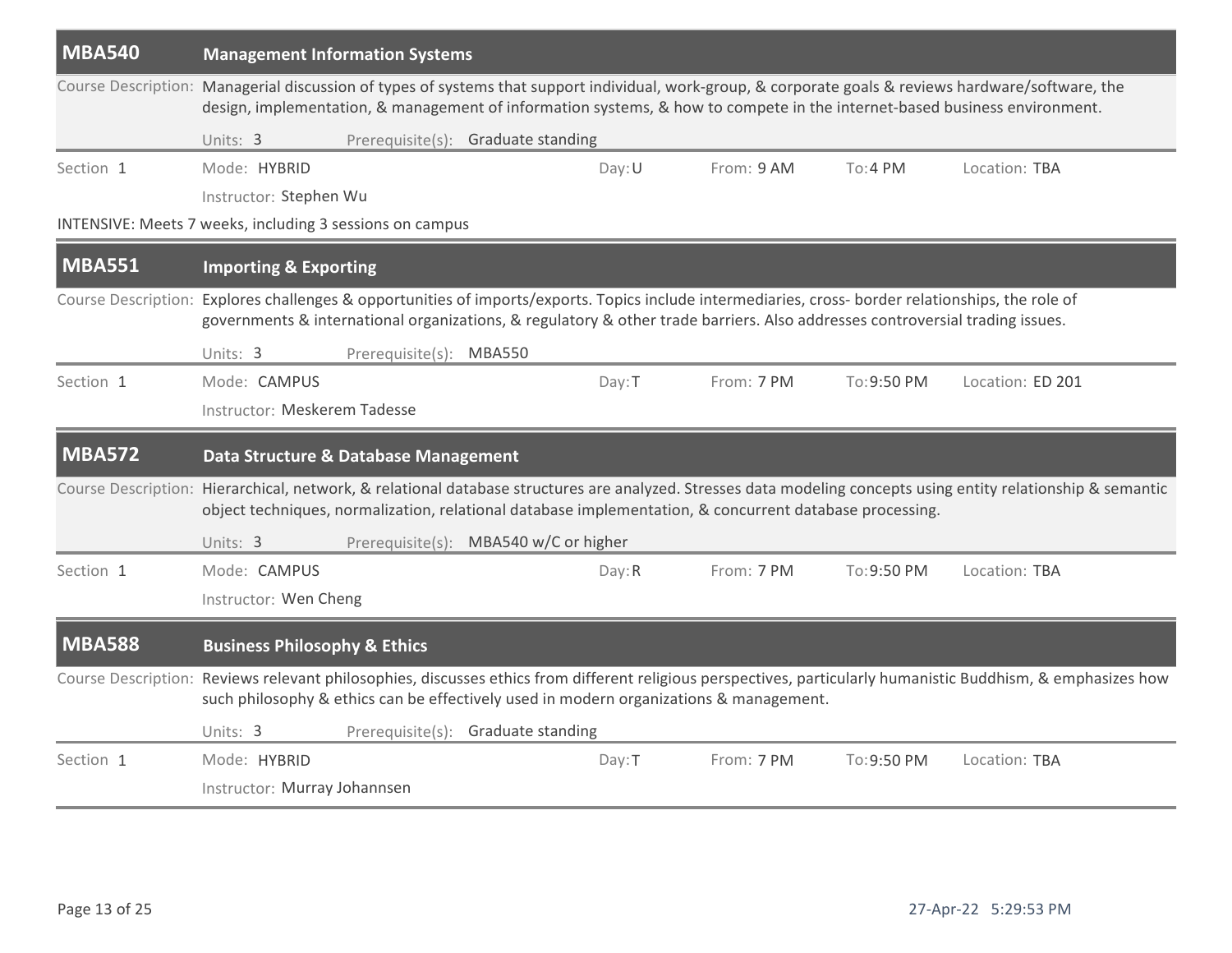| <b>MBA590</b>  | Internship                                                                                                                                                                                                                                                                           |        |            |             |               |  |  |  |  |  |  |
|----------------|--------------------------------------------------------------------------------------------------------------------------------------------------------------------------------------------------------------------------------------------------------------------------------------|--------|------------|-------------|---------------|--|--|--|--|--|--|
|                | Course Description: Provides students with meaningful hands-on experience working in organizations relevant to their area of study. Completion requires<br>written evaluation & verification from employer & internship reflection paper.                                            |        |            |             |               |  |  |  |  |  |  |
|                | Prerequisite(s): Completion of core courses & chair's approval<br>Units: 1                                                                                                                                                                                                           |        |            |             |               |  |  |  |  |  |  |
| Section 1      | Mode: Independent                                                                                                                                                                                                                                                                    | Day:   | From:      | To:         | Location:     |  |  |  |  |  |  |
|                | Instructor: Yue-Yun (Bill) Chen                                                                                                                                                                                                                                                      |        |            |             |               |  |  |  |  |  |  |
| <b>MDIV510</b> | <b>Communication Skills for Chaplaincy</b>                                                                                                                                                                                                                                           |        |            |             |               |  |  |  |  |  |  |
|                | Course Description: Introduces fundamental relationship skills in the context of professional chaplaincy. Explores such topics as basic attendance, active<br>listening, body language, nonviolent communication, teamwork, feedback, conflict resolution, and group process.        |        |            |             |               |  |  |  |  |  |  |
|                | Prerequisite(s): Graduate standing<br>Units: 3                                                                                                                                                                                                                                       |        |            |             |               |  |  |  |  |  |  |
| Section 1      | Mode: CAMPUS                                                                                                                                                                                                                                                                         | Day: T | From: 4 PM | To:6:50 PM  | Location: TBA |  |  |  |  |  |  |
|                | Instructor: Jitsujo Gauthier                                                                                                                                                                                                                                                         |        |            |             |               |  |  |  |  |  |  |
|                | <b>Chaplaincy Roles &amp; Competencies</b>                                                                                                                                                                                                                                           |        |            |             |               |  |  |  |  |  |  |
| <b>MDIV525</b> |                                                                                                                                                                                                                                                                                      |        |            |             |               |  |  |  |  |  |  |
|                | Course Description: Introduces professional chaplaincy, personal & professional ethics, as well as the values, standards, competencies, & responsibilities<br>involved in working in various clinical settings. Special attention is given to current trends & issues in chaplaincy. |        |            |             |               |  |  |  |  |  |  |
|                | Units: 3<br>Prerequisite(s): Graduate standing                                                                                                                                                                                                                                       |        |            |             |               |  |  |  |  |  |  |
| Section 1      | Mode: CAMPUS                                                                                                                                                                                                                                                                         | Day: W | From: 2 PM | To: 4:50 PM | Location: TBA |  |  |  |  |  |  |
|                | Instructor: Victor Gabriel                                                                                                                                                                                                                                                           |        |            |             |               |  |  |  |  |  |  |
| <b>MDIV530</b> | <b>Interfaith Rituals for Chaplaincy</b>                                                                                                                                                                                                                                             |        |            |             |               |  |  |  |  |  |  |
|                | Course Description: Examines the ritual components & qualities of competencies required for professional care & counseling today. Students develop the<br>awareness & tools to work within the multicultural & multi-religious environment of today's hospitals, prisons, etc.       |        |            |             |               |  |  |  |  |  |  |
|                | Prerequisite(s): MDIV646<br>Units: 3                                                                                                                                                                                                                                                 |        |            |             |               |  |  |  |  |  |  |
| Section 1      | Mode: CAMPUS                                                                                                                                                                                                                                                                         | Day:T  | From: 1 PM | To:3:50 PM  | Location: TBA |  |  |  |  |  |  |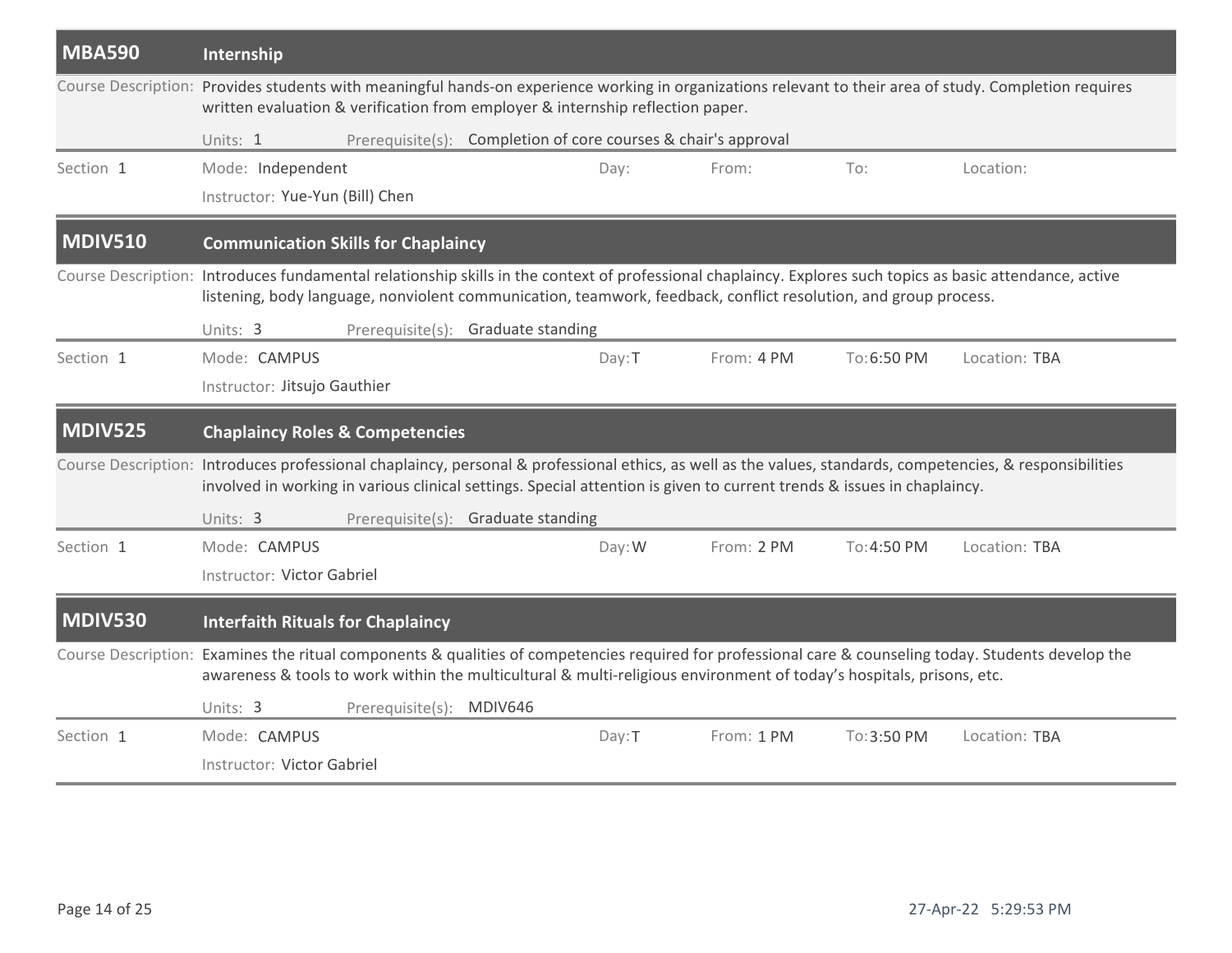| <b>MDIV640</b>                                                                                                                                                                                                                                            | <b>Seminar in Buddhist Ministry</b>                                                                                                                                                                                                                                              |                          |                                    |        |                                                                                                               |              |                                                                                                                                                                  |  |  |
|-----------------------------------------------------------------------------------------------------------------------------------------------------------------------------------------------------------------------------------------------------------|----------------------------------------------------------------------------------------------------------------------------------------------------------------------------------------------------------------------------------------------------------------------------------|--------------------------|------------------------------------|--------|---------------------------------------------------------------------------------------------------------------|--------------|------------------------------------------------------------------------------------------------------------------------------------------------------------------|--|--|
|                                                                                                                                                                                                                                                           | Course Description: Explores unique & particular issues in Buddhist chaplaincy. Attention is given to an overview of scriptures across Buddhist traditions that<br>have informed ministry, spiritual care & counseling techniques, & the chaplain's personal spiritual practice. |                          |                                    |        |                                                                                                               |              |                                                                                                                                                                  |  |  |
|                                                                                                                                                                                                                                                           | Units: 3                                                                                                                                                                                                                                                                         |                          | Prerequisite(s): MDIV515 & MDIV676 |        |                                                                                                               |              |                                                                                                                                                                  |  |  |
| Section 1                                                                                                                                                                                                                                                 | Mode: REMOTE                                                                                                                                                                                                                                                                     |                          |                                    | Day: T | From: 2:30 PM                                                                                                 | To: 5:20 PM  | Location: REMOTE                                                                                                                                                 |  |  |
|                                                                                                                                                                                                                                                           | Instructor: Dung Nguyen                                                                                                                                                                                                                                                          |                          |                                    |        |                                                                                                               |              |                                                                                                                                                                  |  |  |
| <b>MDIV655</b>                                                                                                                                                                                                                                            | <b>Spiritual Formation for Buddhist Chaplains</b>                                                                                                                                                                                                                                |                          |                                    |        |                                                                                                               |              |                                                                                                                                                                  |  |  |
|                                                                                                                                                                                                                                                           | Course Description: Examines the ways influential thinkers have understood stages of transformation in spiritual development. Students explore the ways in<br>which significant works may deepen their own personal practice as well as their approach to chaplaincy.            |                          |                                    |        |                                                                                                               |              |                                                                                                                                                                  |  |  |
|                                                                                                                                                                                                                                                           | Units: 3                                                                                                                                                                                                                                                                         | Prerequisite(s): MDIV646 |                                    |        |                                                                                                               |              |                                                                                                                                                                  |  |  |
| Section 1                                                                                                                                                                                                                                                 | Mode: HYBRID                                                                                                                                                                                                                                                                     |                          |                                    | Day: R | From: 5 PM                                                                                                    | To: 7:50 PM  | Location: REMOTE                                                                                                                                                 |  |  |
|                                                                                                                                                                                                                                                           | Instructor: Holly Hisamoto                                                                                                                                                                                                                                                       |                          |                                    |        |                                                                                                               |              |                                                                                                                                                                  |  |  |
| <b>HYBRID: REMOTE &amp; ONLINE</b>                                                                                                                                                                                                                        |                                                                                                                                                                                                                                                                                  |                          |                                    |        |                                                                                                               |              |                                                                                                                                                                  |  |  |
| <b>MDIV670</b>                                                                                                                                                                                                                                            | <b>Spiritual Leadership</b>                                                                                                                                                                                                                                                      |                          |                                    |        |                                                                                                               |              |                                                                                                                                                                  |  |  |
|                                                                                                                                                                                                                                                           |                                                                                                                                                                                                                                                                                  |                          |                                    |        | explore spiritual leadership in the Buddhist traditions & in the context of professional chaplaincy practice. |              | Course Description: Introduces spiritual leadership & social ethics & considers values, responsibilities, functions, & resources for spiritual leaders. Students |  |  |
|                                                                                                                                                                                                                                                           | Units: 3                                                                                                                                                                                                                                                                         | Prerequisite(s): MDIV640 |                                    |        |                                                                                                               |              |                                                                                                                                                                  |  |  |
| Section 1                                                                                                                                                                                                                                                 | Mode: HYBRID                                                                                                                                                                                                                                                                     |                          |                                    | Day: M | From: 10 AM                                                                                                   | To: 12:50 PM | Location: TBA                                                                                                                                                    |  |  |
|                                                                                                                                                                                                                                                           | Instructor: Jitsujo Gauthier                                                                                                                                                                                                                                                     |                          |                                    |        |                                                                                                               |              |                                                                                                                                                                  |  |  |
| <b>MDIV675</b>                                                                                                                                                                                                                                            | <b>Advanced Topics in Professional Chaplaincy</b>                                                                                                                                                                                                                                |                          |                                    |        |                                                                                                               |              |                                                                                                                                                                  |  |  |
| Course Description: Provides the opportunity to explore unique & particular issues in professional chaplaincy work. Special attention is paid to pastoral<br>diagnosis, working with a care team, & current concerns in the various fields of chaplaincy. |                                                                                                                                                                                                                                                                                  |                          |                                    |        |                                                                                                               |              |                                                                                                                                                                  |  |  |
|                                                                                                                                                                                                                                                           |                                                                                                                                                                                                                                                                                  |                          |                                    |        |                                                                                                               |              |                                                                                                                                                                  |  |  |
|                                                                                                                                                                                                                                                           | Units: 3                                                                                                                                                                                                                                                                         |                          | Prerequisite(s): Graduate standing |        |                                                                                                               |              |                                                                                                                                                                  |  |  |
| Section 1                                                                                                                                                                                                                                                 | Mode: CAMPUS                                                                                                                                                                                                                                                                     |                          |                                    | Day: T | From: 6 PM                                                                                                    | To: 8:50 PM  | Location: TBA                                                                                                                                                    |  |  |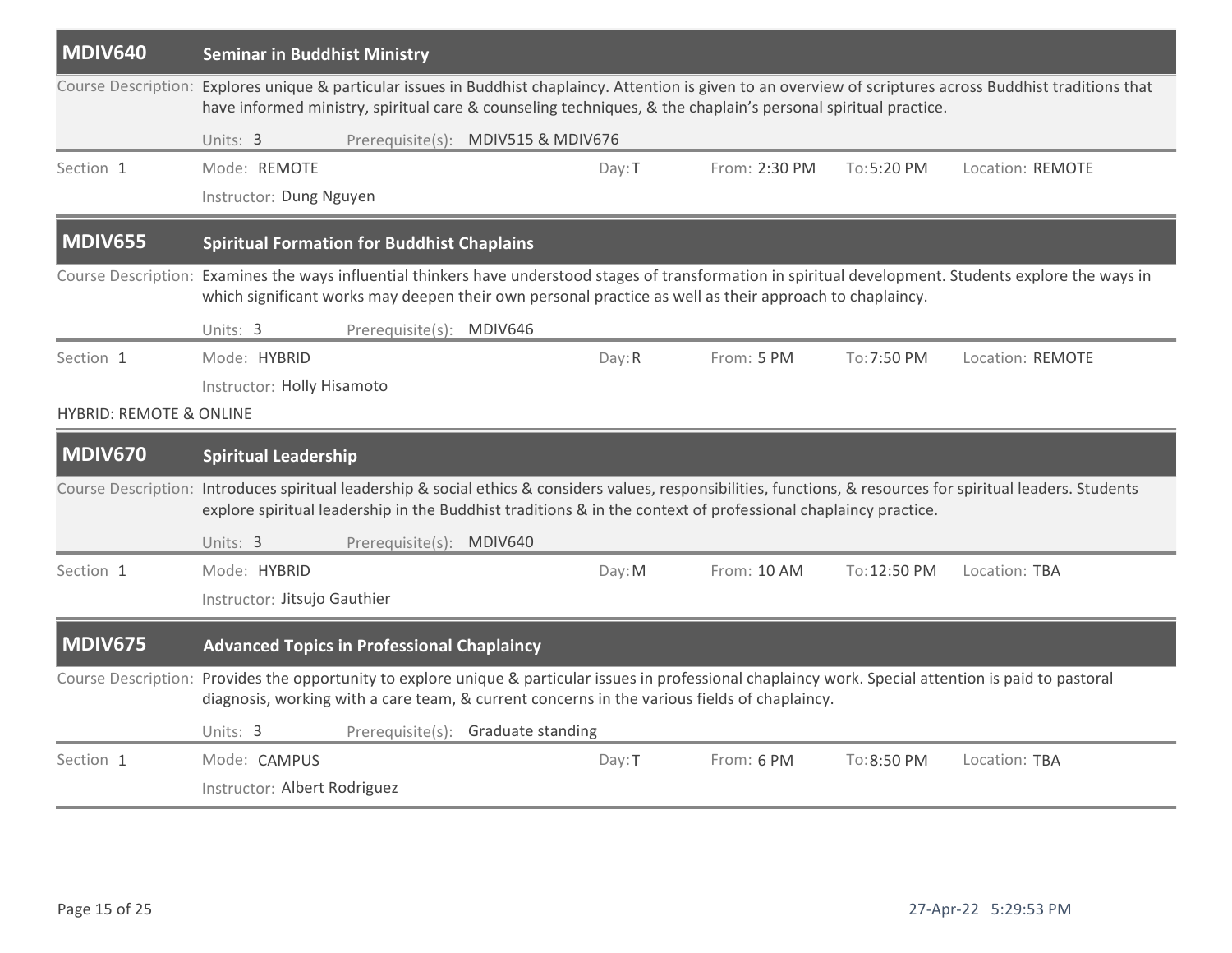| MDIVGP501       | <b>Group Process 1</b>                                                                                                                                                                                                                       |  |  |  |  |  |  |  |  |
|-----------------|----------------------------------------------------------------------------------------------------------------------------------------------------------------------------------------------------------------------------------------------|--|--|--|--|--|--|--|--|
|                 | Course Description: Explores "present moment" experiences, including roles, dynamics, feelings, responses happening in the present moment. Discuss and<br>apply concepts and skills; foster social support, cohort and community connections |  |  |  |  |  |  |  |  |
|                 | Prerequisite(s): Graduate standing<br>Units: 1                                                                                                                                                                                               |  |  |  |  |  |  |  |  |
| Section 1       | From: 6 PM<br>Location: TBA<br>Mode: CAMPUS<br>Day: W<br>To:6:50 PM                                                                                                                                                                          |  |  |  |  |  |  |  |  |
|                 | Instructor: Joseph Rogers                                                                                                                                                                                                                    |  |  |  |  |  |  |  |  |
| MDIVSL501       | <b>Service Learning 1</b>                                                                                                                                                                                                                    |  |  |  |  |  |  |  |  |
|                 | Course Description: Application of chaplain skills in real-world settings. SL1: Work with one's fears; practice chaplain communication skills.                                                                                               |  |  |  |  |  |  |  |  |
|                 | Units: 1<br>Prerequisite(s): Graduate standing                                                                                                                                                                                               |  |  |  |  |  |  |  |  |
| Section 1       | Mode: HYBRID<br>From: 1 PM<br>To: 1:50 PM<br>Location: TBA<br>Day: F                                                                                                                                                                         |  |  |  |  |  |  |  |  |
|                 | Instructor: Daphna McKnight                                                                                                                                                                                                                  |  |  |  |  |  |  |  |  |
| MDIVSL503       | <b>Service Learning 3</b>                                                                                                                                                                                                                    |  |  |  |  |  |  |  |  |
|                 | Course Description: Application of chaplain skills in real-world settings. SL3: Personal spiritual formation and interfaith understanding.                                                                                                   |  |  |  |  |  |  |  |  |
|                 | Units: 1<br>Prerequisite(s): MDIVSL502                                                                                                                                                                                                       |  |  |  |  |  |  |  |  |
| Section 1       | Mode: HYBRID<br>From: 2 PM<br>To: 2:50 PM<br>Location: TBA<br>Day:F                                                                                                                                                                          |  |  |  |  |  |  |  |  |
|                 | Instructor: Daphna McKnight                                                                                                                                                                                                                  |  |  |  |  |  |  |  |  |
| MDIVSL506       | <b>Service Learning 6</b>                                                                                                                                                                                                                    |  |  |  |  |  |  |  |  |
|                 | Course Description: Application of chaplain skills in real-world settings. SL6: Spiritual leadership and social engagement.                                                                                                                  |  |  |  |  |  |  |  |  |
|                 | Prerequisite(s): MDIVSL504<br>Units: 1                                                                                                                                                                                                       |  |  |  |  |  |  |  |  |
| Section 1       | Mode: HYBRID<br>From: 3 PM<br>To: 3:50 PM<br>Location: TBA<br>Day:F                                                                                                                                                                          |  |  |  |  |  |  |  |  |
|                 | Instructor: Daphna McKnight                                                                                                                                                                                                                  |  |  |  |  |  |  |  |  |
| <b>PALI500A</b> | <b>First Year Pali I</b>                                                                                                                                                                                                                     |  |  |  |  |  |  |  |  |
|                 | Course Description: Introduction to the history & basis of the Pali language including pronunciation, vocabulary, grammar & script, & minor translations.                                                                                    |  |  |  |  |  |  |  |  |
|                 | Units: 3<br>Prerequisite(s): Graduate standing                                                                                                                                                                                               |  |  |  |  |  |  |  |  |
| Section 1       | Mode: CAMPUS<br>From: 9 AM<br>Day: M<br>To: 11:50 AM<br>Location: TBA                                                                                                                                                                        |  |  |  |  |  |  |  |  |
|                 | Instructor: Miroj Shakya                                                                                                                                                                                                                     |  |  |  |  |  |  |  |  |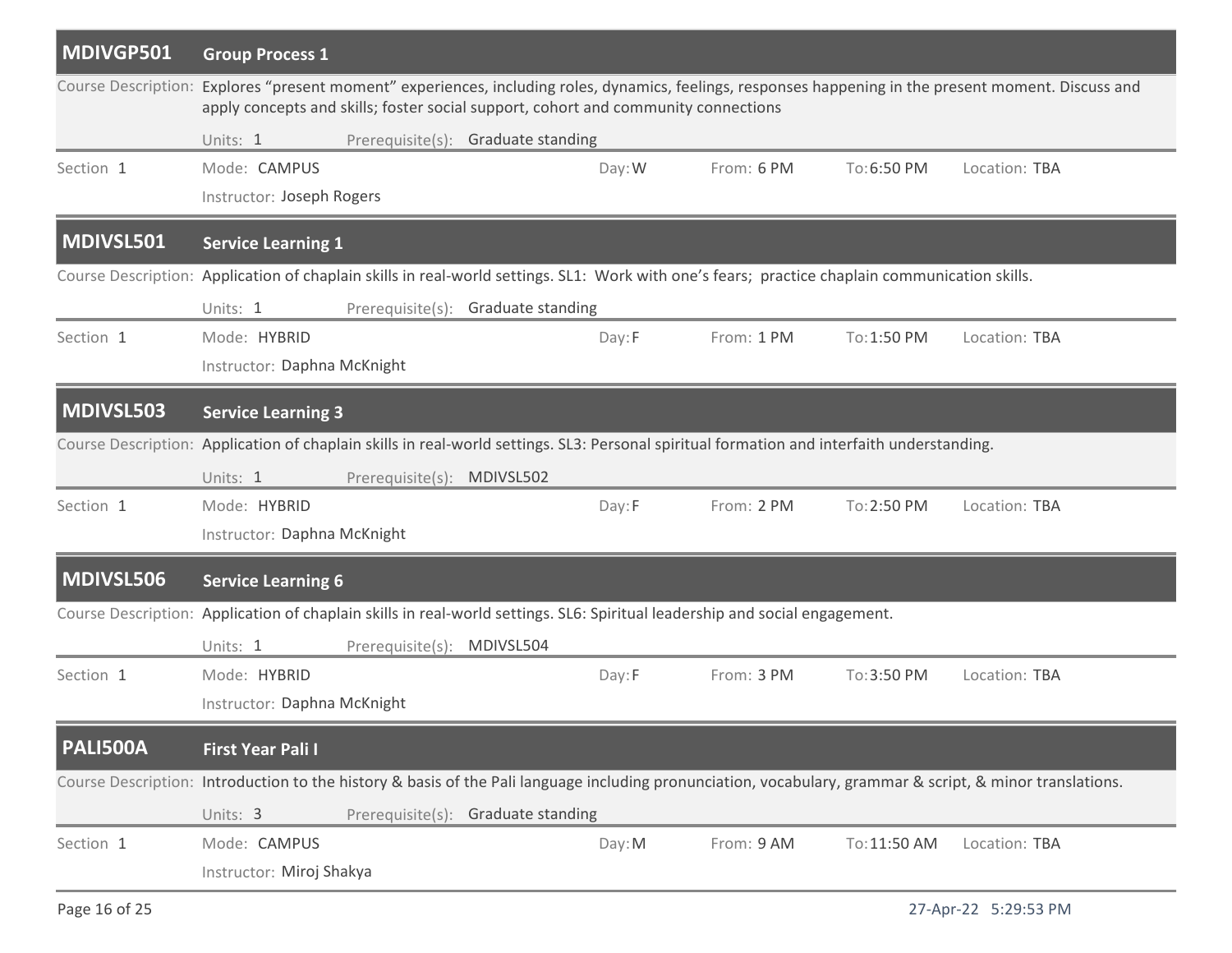| <b>PSC100</b>   | <b>Introduction to Physical Sciences</b>                                                                                                                                                                                                                                 |                       |                                                           |          |                                                                                                                 |              |                                                                                                                                                           |  |  |
|-----------------|--------------------------------------------------------------------------------------------------------------------------------------------------------------------------------------------------------------------------------------------------------------------------|-----------------------|-----------------------------------------------------------|----------|-----------------------------------------------------------------------------------------------------------------|--------------|-----------------------------------------------------------------------------------------------------------------------------------------------------------|--|--|
|                 | Course Description: Study of the earth & physical sciences, including physics, chemistry, earth sciences, & space sciences. Introduces concepts, techniques, &<br>technology used in the study of humanity's physical environment.                                       |                       |                                                           |          |                                                                                                                 |              |                                                                                                                                                           |  |  |
|                 | Units: 3                                                                                                                                                                                                                                                                 |                       | Prerequisite(s): Concurrent MATH101                       |          |                                                                                                                 |              |                                                                                                                                                           |  |  |
| Section 1       | Mode: CAMPUS                                                                                                                                                                                                                                                             |                       |                                                           | Day: M W | From: 9:30 AM                                                                                                   | To: 10:50 AM | Location: TBA                                                                                                                                             |  |  |
|                 | Instructor: Vaishali Gaidhani                                                                                                                                                                                                                                            |                       |                                                           |          |                                                                                                                 |              |                                                                                                                                                           |  |  |
| <b>PSYCH150</b> | <b>Introduction to Buddhist Psychology</b>                                                                                                                                                                                                                               |                       |                                                           |          |                                                                                                                 |              |                                                                                                                                                           |  |  |
|                 | Course Description: Introduces basic teachings, western science, & psychological insights from multiple Buddhist traditions. Students explore the human mind<br>from both Buddhist & psychological perspectives, utilizing contemplative activities to enhance learning. |                       |                                                           |          |                                                                                                                 |              |                                                                                                                                                           |  |  |
|                 | Units: 3                                                                                                                                                                                                                                                                 | Prerequisite(s): none |                                                           |          |                                                                                                                 |              |                                                                                                                                                           |  |  |
| Section 1       | Mode: CAMPUS                                                                                                                                                                                                                                                             |                       |                                                           | Day: M W | From: 10 AM                                                                                                     | To: 11:20 AM | Location: TBA                                                                                                                                             |  |  |
|                 | Instructor: William Chu                                                                                                                                                                                                                                                  |                       |                                                           |          |                                                                                                                 |              |                                                                                                                                                           |  |  |
| PSYCH300        | <b>Research Design &amp; Data Analysis in Psychology</b>                                                                                                                                                                                                                 |                       |                                                           |          |                                                                                                                 |              |                                                                                                                                                           |  |  |
|                 |                                                                                                                                                                                                                                                                          |                       |                                                           |          | data is analyzed, & the implications of data interpretation, while applying the key lenses of ethics & culture. |              | Course Description: Introduces the manner in which research studies are created through quasi-experimental & experimental designs, ways in which research |  |  |
|                 | Units: 3                                                                                                                                                                                                                                                                 |                       | Prerequisite(s): ENGL101 w/C or higher; MATH212; PSYCH100 |          |                                                                                                                 |              |                                                                                                                                                           |  |  |
| Section 1       | Mode: ONLINE                                                                                                                                                                                                                                                             |                       |                                                           | Day:     | From:                                                                                                           | To:          | Location:                                                                                                                                                 |  |  |
|                 | Instructor: Brad Conn                                                                                                                                                                                                                                                    |                       |                                                           |          |                                                                                                                 |              |                                                                                                                                                           |  |  |
| PSYCH330        | <b>Developmental Psychology</b>                                                                                                                                                                                                                                          |                       |                                                           |          |                                                                                                                 |              |                                                                                                                                                           |  |  |
|                 | Special attention is paid to issues related to aging & long-term care.                                                                                                                                                                                                   |                       |                                                           |          |                                                                                                                 |              | Course Description: Examines human development across the lifespan. Major theories of human development are covered from a multicultural perspective.     |  |  |
|                 | Units: 3                                                                                                                                                                                                                                                                 |                       | Prerequisite(s): ENGL101 w/C or higher; PSYCH220          |          |                                                                                                                 |              |                                                                                                                                                           |  |  |
| Section 1       | Mode: TBD                                                                                                                                                                                                                                                                |                       |                                                           | Day: M W | From: 5 PM                                                                                                      | To:6:20 PM   | Location: TBA                                                                                                                                             |  |  |
|                 | Instructor: TBA                                                                                                                                                                                                                                                          |                       |                                                           |          |                                                                                                                 |              |                                                                                                                                                           |  |  |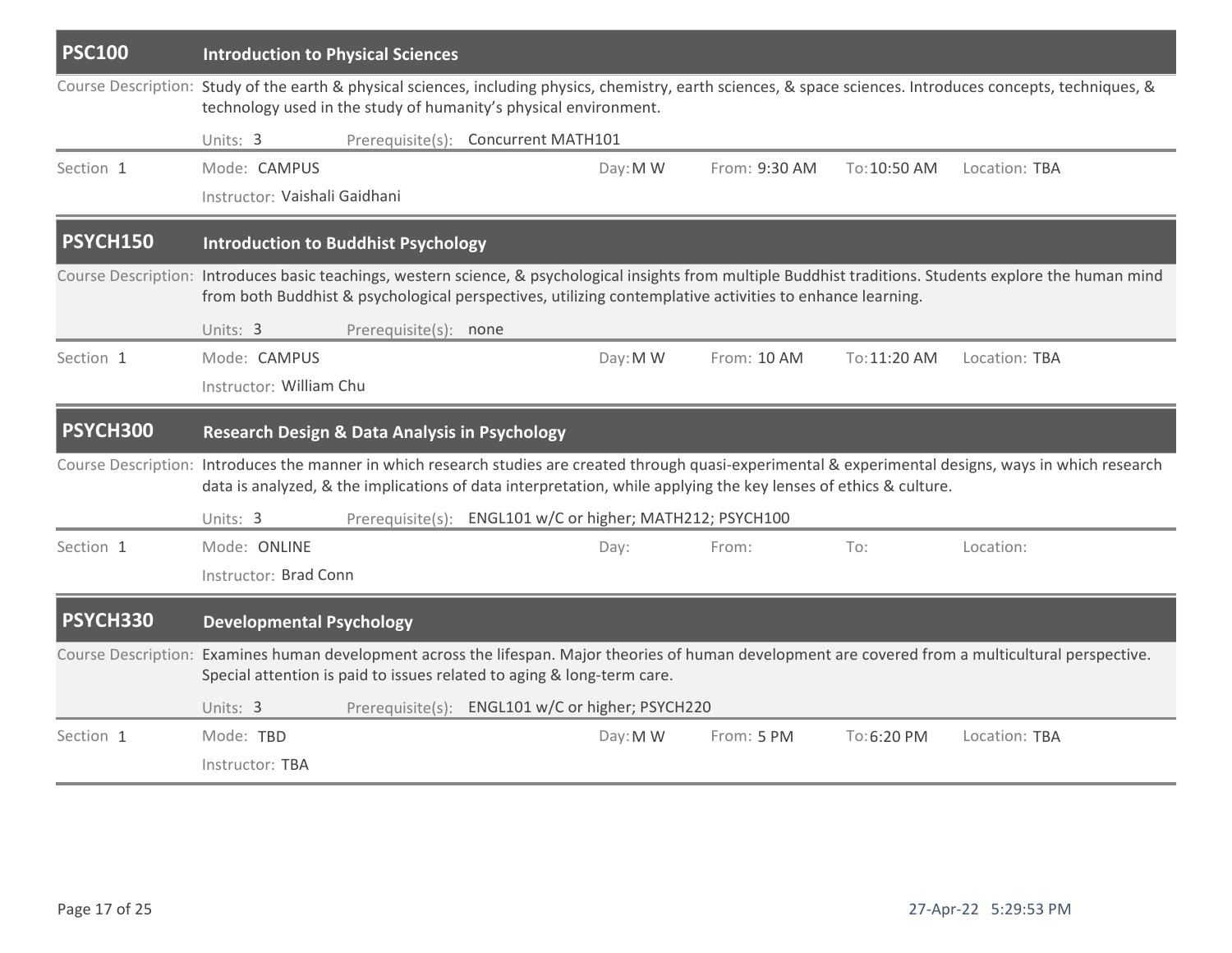| PSYCH340  | <b>Psychology of Personality</b>                                                                                                                                                                                                                                              |  |                                                  |          |                                                                                                                                       |             |                                                                                                                                                                 |  |  |  |
|-----------|-------------------------------------------------------------------------------------------------------------------------------------------------------------------------------------------------------------------------------------------------------------------------------|--|--------------------------------------------------|----------|---------------------------------------------------------------------------------------------------------------------------------------|-------------|-----------------------------------------------------------------------------------------------------------------------------------------------------------------|--|--|--|
|           |                                                                                                                                                                                                                                                                               |  |                                                  |          | Course Description: Surveys prominent & influential views of personality development, Cultural implications are addressed throughout. |             |                                                                                                                                                                 |  |  |  |
|           | Prerequisite(s): ENGL101 w/C or higher; PSYCH220<br>Units: 3                                                                                                                                                                                                                  |  |                                                  |          |                                                                                                                                       |             |                                                                                                                                                                 |  |  |  |
| Section 1 | Mode: TBD                                                                                                                                                                                                                                                                     |  |                                                  | Day: M W | From: 6:30 PM                                                                                                                         | To: 7:50 PM | Location: TBA                                                                                                                                                   |  |  |  |
|           | Instructor: TBA TBA                                                                                                                                                                                                                                                           |  |                                                  |          |                                                                                                                                       |             |                                                                                                                                                                 |  |  |  |
| PSYCH350  | <b>Social Psychology</b>                                                                                                                                                                                                                                                      |  |                                                  |          |                                                                                                                                       |             |                                                                                                                                                                 |  |  |  |
|           | Course Description: Explores society's impact on individual thoughts, beliefs, values, & behaviors. Historical & influential theories & related research<br>investigations are introduced & discussed. Investigates the influence of culture & current socio-political norms. |  |                                                  |          |                                                                                                                                       |             |                                                                                                                                                                 |  |  |  |
|           | Prerequisite(s): ENGL101 w/C or higher; PSYCH100<br>Units: 3                                                                                                                                                                                                                  |  |                                                  |          |                                                                                                                                       |             |                                                                                                                                                                 |  |  |  |
| Section 1 | Mode: REMOTE                                                                                                                                                                                                                                                                  |  |                                                  | Day: TR  | From: 5 PM                                                                                                                            | To:6:20 PM  | Location: REMOTE                                                                                                                                                |  |  |  |
|           | Instructor: Shaneka Bullins                                                                                                                                                                                                                                                   |  |                                                  |          |                                                                                                                                       |             |                                                                                                                                                                 |  |  |  |
| PSYCH404  | Intro to Child & Adolescent Theory & Intervention                                                                                                                                                                                                                             |  |                                                  |          |                                                                                                                                       |             |                                                                                                                                                                 |  |  |  |
|           |                                                                                                                                                                                                                                                                               |  |                                                  |          | mindfulness-based approaches. Covers legal & ethical considerations with special regard to cultural considerations.                   |             | Course Description: Surveys contemporary, multicultural, & contextual approaches, H&s-on experience through role play in art/play therapy as well as            |  |  |  |
|           | Units: 3                                                                                                                                                                                                                                                                      |  | Prerequisite(s): ENGL102 w/C or higher; PSYCH330 |          |                                                                                                                                       |             |                                                                                                                                                                 |  |  |  |
| Section 1 | Mode: TBD                                                                                                                                                                                                                                                                     |  |                                                  | Day: T   | From: 1 PM                                                                                                                            | To: 3:50 PM | Location: TBA                                                                                                                                                   |  |  |  |
|           | Instructor: TBA TBA                                                                                                                                                                                                                                                           |  |                                                  |          |                                                                                                                                       |             |                                                                                                                                                                 |  |  |  |
| PSYCH415  | <b>Abnormal Psychology</b>                                                                                                                                                                                                                                                    |  |                                                  |          |                                                                                                                                       |             |                                                                                                                                                                 |  |  |  |
|           |                                                                                                                                                                                                                                                                               |  |                                                  |          | maladaptive behavior, therapy, assessment, & research strategies as well as the impact of culture on abnormality.                     |             | Course Description: Explores historical & current perspectives of abnormal behavior. Reviews major diagnostic categories/criteria, individual/social factors of |  |  |  |
|           | Units: 3                                                                                                                                                                                                                                                                      |  | Prerequisite(s): ENGL102 w/C or higher; PSYCH100 |          |                                                                                                                                       |             |                                                                                                                                                                 |  |  |  |
| Section 1 | Mode: CAMPUS                                                                                                                                                                                                                                                                  |  |                                                  | Day: R   | From: 1 PM                                                                                                                            | To: 3:50 PM | Location: TBA                                                                                                                                                   |  |  |  |
|           | Instructor: Ashley Coleman                                                                                                                                                                                                                                                    |  |                                                  |          |                                                                                                                                       |             |                                                                                                                                                                 |  |  |  |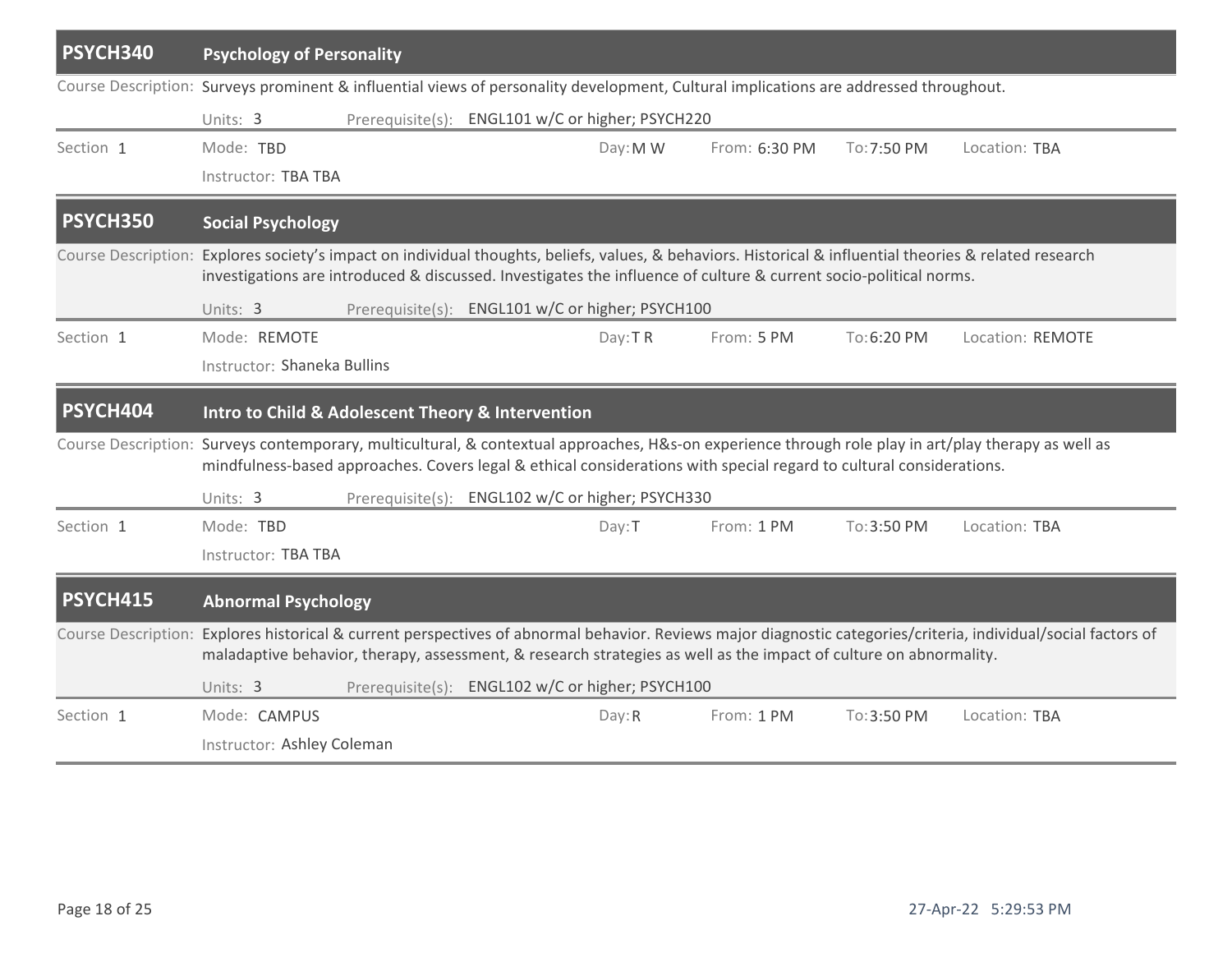| PSYCH504                    | <b>Counseling Children &amp; Adolescents</b>                                                                                                                                                                                                                                    |                            |                                    |        |                                                                                                                          |             |                                                                                                                                                                   |  |  |  |
|-----------------------------|---------------------------------------------------------------------------------------------------------------------------------------------------------------------------------------------------------------------------------------------------------------------------------|----------------------------|------------------------------------|--------|--------------------------------------------------------------------------------------------------------------------------|-------------|-------------------------------------------------------------------------------------------------------------------------------------------------------------------|--|--|--|
|                             | Course Description: Surveys contemporary, multicultural, & contextual approaches to counseling theory & intervention. Covers legal, ethical, & cultural<br>considerations. Explores mindfulness based approaches, role play, & art & play therapy techniques.                   |                            |                                    |        |                                                                                                                          |             |                                                                                                                                                                   |  |  |  |
|                             | Units: 3                                                                                                                                                                                                                                                                        |                            | Prerequisite(s): Graduate standing |        |                                                                                                                          |             |                                                                                                                                                                   |  |  |  |
| Section 1                   | Mode: TBD<br>Instructor: TBA TBA                                                                                                                                                                                                                                                |                            |                                    | Day: T | From: 5 PM                                                                                                               | To: 7:50 PM | Location: TBA                                                                                                                                                     |  |  |  |
| <b>PSYCH505</b>             | Multicultural/Buddhist Community Mental Health                                                                                                                                                                                                                                  |                            |                                    |        |                                                                                                                          |             |                                                                                                                                                                   |  |  |  |
|                             | Course Description: Introduces the MFT program, focusing on values exploration & acculturation/orientation to UWest, professional identity, & community<br>mental health. Covers core learning areas while orienting students to Buddhist wisdom in the context of Western MFT. |                            |                                    |        |                                                                                                                          |             |                                                                                                                                                                   |  |  |  |
|                             | Units: 3                                                                                                                                                                                                                                                                        |                            | Prerequisite(s): Graduate standing |        |                                                                                                                          |             |                                                                                                                                                                   |  |  |  |
| Section 1                   | Mode: CAMPUS                                                                                                                                                                                                                                                                    |                            |                                    | Day: W | From: 5 PM                                                                                                               | To: 7:50 PM | Location: TBA                                                                                                                                                     |  |  |  |
| Instructor: Elizabeth Burke |                                                                                                                                                                                                                                                                                 |                            |                                    |        |                                                                                                                          |             |                                                                                                                                                                   |  |  |  |
| <b>PSYCH531</b>             | <b>Theories I</b>                                                                                                                                                                                                                                                               |                            |                                    |        |                                                                                                                          |             |                                                                                                                                                                   |  |  |  |
|                             |                                                                                                                                                                                                                                                                                 |                            |                                    |        | sensitivity & limitations of traditional approaches for diverse populations, with a focus on recovery-oriented practice. |             | Course Description: Explores counseling & helping skills with an emphasis on traditional counseling & psychotherapy theory & skills. Discusses cultural           |  |  |  |
|                             | Units: 3                                                                                                                                                                                                                                                                        |                            | Prerequisite(s): Graduate standing |        |                                                                                                                          |             |                                                                                                                                                                   |  |  |  |
| Section 1                   | Mode: CAMPUS                                                                                                                                                                                                                                                                    |                            |                                    | Day: T | From: 6 PM                                                                                                               | To: 8:50 PM | Location: TBA                                                                                                                                                     |  |  |  |
|                             |                                                                                                                                                                                                                                                                                 | Instructor: Timothy Leslie |                                    |        |                                                                                                                          |             |                                                                                                                                                                   |  |  |  |
| PSYCH532                    | Law & Ethics                                                                                                                                                                                                                                                                    |                            |                                    |        |                                                                                                                          |             |                                                                                                                                                                   |  |  |  |
|                             | are honed using case studies & vignettes. Also addresses professional writing.                                                                                                                                                                                                  |                            |                                    |        |                                                                                                                          |             | Course Description: Grounding in relevant ethical codes, practice standards, legal issues, & expectations of professional conduct. Ethical decision-making skills |  |  |  |
|                             | Units: 3                                                                                                                                                                                                                                                                        |                            | Prerequisite(s): Graduate standing |        |                                                                                                                          |             |                                                                                                                                                                   |  |  |  |
| Section 1                   | Mode: CAMPUS                                                                                                                                                                                                                                                                    |                            |                                    | Day: R | From: 5 PM                                                                                                               | To: 7:50 PM | Location: TBA                                                                                                                                                     |  |  |  |
|                             | Instructor: Ashley Coleman                                                                                                                                                                                                                                                      |                            |                                    |        |                                                                                                                          |             |                                                                                                                                                                   |  |  |  |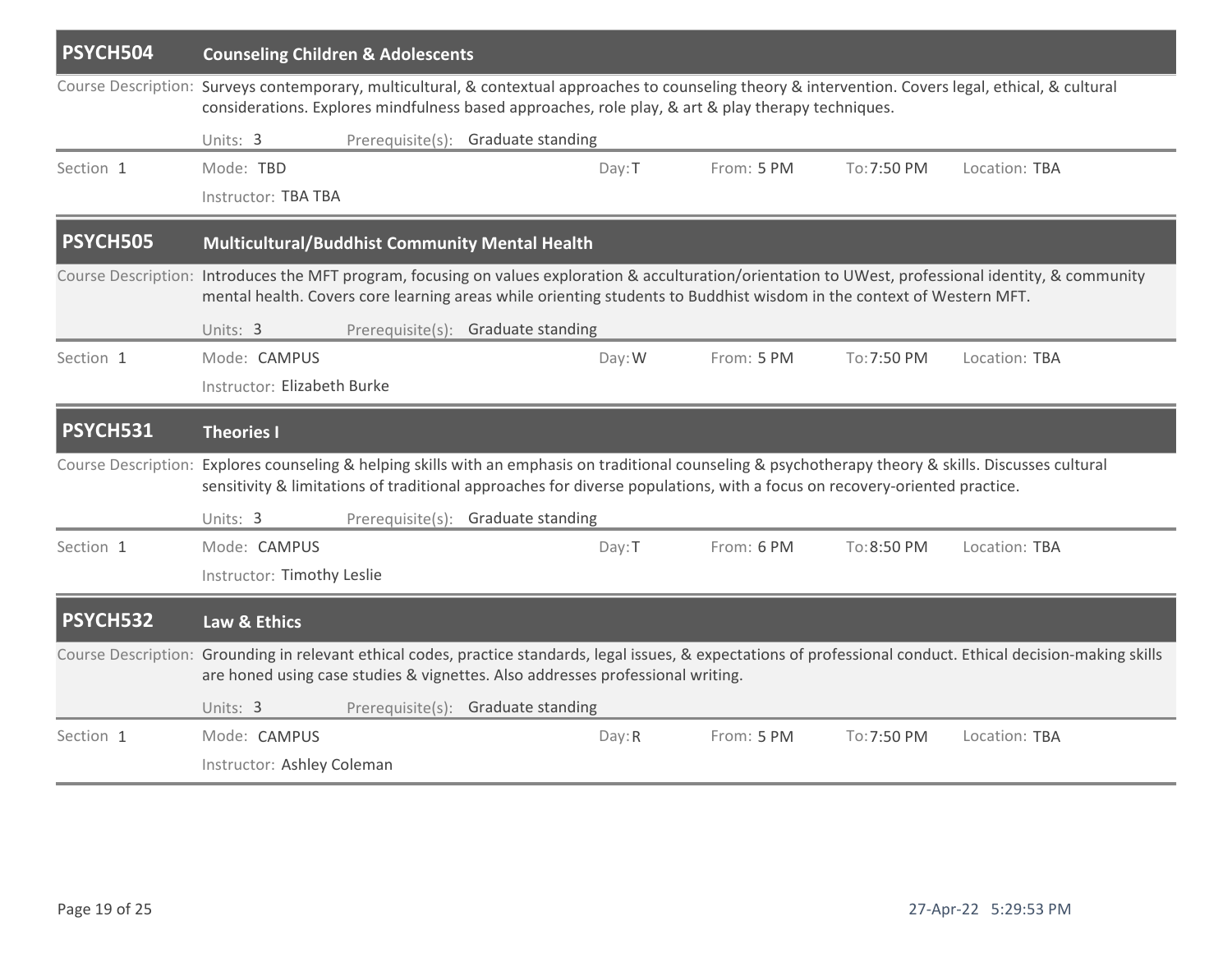| PSYCH533  | <b>Multicultural Counseling</b>                                                                                                                                                                                                                                                   |                                    |  |        |                                                                                                              |             |                                                                                                                                                                |  |  |
|-----------|-----------------------------------------------------------------------------------------------------------------------------------------------------------------------------------------------------------------------------------------------------------------------------------|------------------------------------|--|--------|--------------------------------------------------------------------------------------------------------------|-------------|----------------------------------------------------------------------------------------------------------------------------------------------------------------|--|--|
|           | Course Description: Fosters understanding of the human experience through the values & beliefs of multicultural & cross-cultural identities to help students<br>work with California's diverse populations. Students gain awareness of their own & others' cultural perspectives. |                                    |  |        |                                                                                                              |             |                                                                                                                                                                |  |  |
|           | Units: 3                                                                                                                                                                                                                                                                          | Prerequisite(s): Graduate standing |  |        |                                                                                                              |             |                                                                                                                                                                |  |  |
| Section 1 | Mode: REMOTE                                                                                                                                                                                                                                                                      |                                    |  | Day: T | From: 2 PM                                                                                                   | To: 4:50 PM | Location: REMOTE                                                                                                                                               |  |  |
|           | Instructor: Jem Powell                                                                                                                                                                                                                                                            |                                    |  |        |                                                                                                              |             |                                                                                                                                                                |  |  |
| PSYCH538  | <b>Psychological Testing</b>                                                                                                                                                                                                                                                      |                                    |  |        |                                                                                                              |             |                                                                                                                                                                |  |  |
|           | Course Description: Covers psychological assessment procedures such as clinical interviewing, evidence-based diagnostic assessment, & behavioral<br>assessment. Addresses test administration ethics, psychometrics, & cultural limitations of assessment practices.              |                                    |  |        |                                                                                                              |             |                                                                                                                                                                |  |  |
|           | Units: 3                                                                                                                                                                                                                                                                          | Prerequisite(s): Graduate standing |  |        |                                                                                                              |             |                                                                                                                                                                |  |  |
| Section 1 | Mode: REMOTE                                                                                                                                                                                                                                                                      |                                    |  | Day: R | From: 5 PM                                                                                                   | To: 7:50 PM | Location: TBD                                                                                                                                                  |  |  |
|           | Instructor: TBA                                                                                                                                                                                                                                                                   |                                    |  |        |                                                                                                              |             |                                                                                                                                                                |  |  |
| PSYCH540  | <b>Counseling Through the Lifespan</b>                                                                                                                                                                                                                                            |                                    |  |        |                                                                                                              |             |                                                                                                                                                                |  |  |
|           |                                                                                                                                                                                                                                                                                   |                                    |  |        | adaptations. Emphasizes research-based best practices & ethics of working with diverse older adults.         |             | Course Description: Explores lifespan development from a bio-psychosocial perspective from conception to death, including age-change theories & human          |  |  |
|           | Units: 3                                                                                                                                                                                                                                                                          | Prerequisite(s): Graduate standing |  |        |                                                                                                              |             |                                                                                                                                                                |  |  |
| Section 1 | Mode: CAMPUS                                                                                                                                                                                                                                                                      |                                    |  | Day: W | From: 6 PM                                                                                                   | To:8:50 PM  | Location: TBA                                                                                                                                                  |  |  |
|           | Instructor: Timothy Leslie                                                                                                                                                                                                                                                        |                                    |  |        |                                                                                                              |             |                                                                                                                                                                |  |  |
| PSYCH545  | Psychopharmacology                                                                                                                                                                                                                                                                |                                    |  |        |                                                                                                              |             |                                                                                                                                                                |  |  |
|           |                                                                                                                                                                                                                                                                                   |                                    |  |        | & drug treatment, along with the risks & benefits of drug therapies. Emphasizes cultural & ethical concerns. |             | Course Description: Reviews current drug therapies for psychological problems. Discusses philosophical, ethical, & legal concerns regarding biological factors |  |  |
|           | Units: 3                                                                                                                                                                                                                                                                          | Prerequisite(s): Graduate standing |  |        |                                                                                                              |             |                                                                                                                                                                |  |  |
| Section 1 | Mode: TBD                                                                                                                                                                                                                                                                         |                                    |  | Day: T | From: 5 PM                                                                                                   | To: 7:50 PM | Location: TBA                                                                                                                                                  |  |  |
|           | Instructor: TBA                                                                                                                                                                                                                                                                   |                                    |  |        |                                                                                                              |             |                                                                                                                                                                |  |  |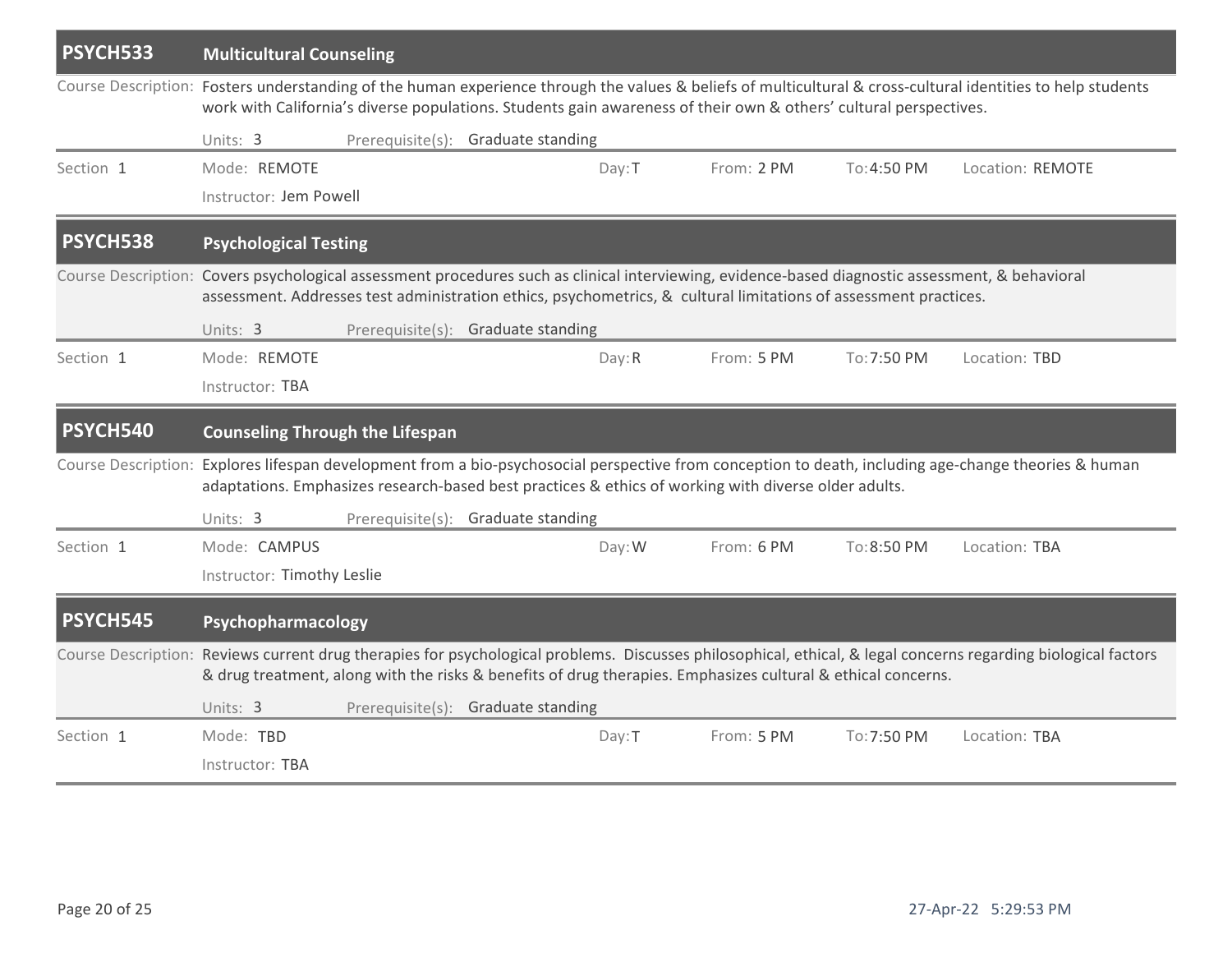| PSYCH623                                                                                                                                                                   | Poverty, Dislocation, & Stigma                                                                                                                                                                                             |                                              |  |        |                                                                                                                      |             |                                                                                                                                                              |  |  |  |
|----------------------------------------------------------------------------------------------------------------------------------------------------------------------------|----------------------------------------------------------------------------------------------------------------------------------------------------------------------------------------------------------------------------|----------------------------------------------|--|--------|----------------------------------------------------------------------------------------------------------------------|-------------|--------------------------------------------------------------------------------------------------------------------------------------------------------------|--|--|--|
|                                                                                                                                                                            | Course Description: Seminar on the impact of poverty, deprivation, dislocation, social stress, & stigma upon mental health & recovery, with a focus upon<br>culturally congruent therapeutic orientations & interventions. |                                              |  |        |                                                                                                                      |             |                                                                                                                                                              |  |  |  |
|                                                                                                                                                                            | Prerequisite(s): 18 units graduate work in Psychology<br>Units: 3                                                                                                                                                          |                                              |  |        |                                                                                                                      |             |                                                                                                                                                              |  |  |  |
| Section 1                                                                                                                                                                  | Mode: TBD                                                                                                                                                                                                                  |                                              |  | Day: W | From: 5 PM                                                                                                           | To:7:50 PM  | Location: TBA                                                                                                                                                |  |  |  |
|                                                                                                                                                                            | Instructor: TBA TBA                                                                                                                                                                                                        |                                              |  |        |                                                                                                                      |             |                                                                                                                                                              |  |  |  |
| PSYCH643                                                                                                                                                                   |                                                                                                                                                                                                                            | <b>Trauma &amp; Resiliency</b>               |  |        |                                                                                                                      |             |                                                                                                                                                              |  |  |  |
| Course Description: Seminar on community disaster & trauma response, emphasizing developmental & multigenerational effects of trauma, & resiliency<br>models for recovery. |                                                                                                                                                                                                                            |                                              |  |        |                                                                                                                      |             |                                                                                                                                                              |  |  |  |
|                                                                                                                                                                            | Prerequisite(s): 18 units graduate work in Psychology<br>Units: 3                                                                                                                                                          |                                              |  |        |                                                                                                                      |             |                                                                                                                                                              |  |  |  |
| Section 1                                                                                                                                                                  | Mode: REMOTE                                                                                                                                                                                                               |                                              |  | Day: R | From: 5 PM                                                                                                           | To: 7:50 PM | Location: REMOTE                                                                                                                                             |  |  |  |
|                                                                                                                                                                            |                                                                                                                                                                                                                            | Instructor: Jem Powell                       |  |        |                                                                                                                      |             |                                                                                                                                                              |  |  |  |
| <b>PSYCH700</b>                                                                                                                                                            | Practicum                                                                                                                                                                                                                  |                                              |  |        |                                                                                                                      |             |                                                                                                                                                              |  |  |  |
|                                                                                                                                                                            |                                                                                                                                                                                                                            |                                              |  |        | focuses on group consultation, assessment, case conceptualization, intervention, self-of-the-therapist, & self-care. |             | Course Description: Clinical experience at an approved practicum site with a focus on multicultural psychotherapy theory & related interventions. Coursework |  |  |  |
|                                                                                                                                                                            | Units: 3                                                                                                                                                                                                                   | Prerequisite(s): 18 units & chair's approval |  |        |                                                                                                                      |             |                                                                                                                                                              |  |  |  |
| Section 1                                                                                                                                                                  | Mode: CAMPUS                                                                                                                                                                                                               |                                              |  | Day: T | From: 1 PM                                                                                                           | To: 3:50 PM | Location: TBA                                                                                                                                                |  |  |  |
|                                                                                                                                                                            | Instructor: Elizabeth Burke                                                                                                                                                                                                |                                              |  |        |                                                                                                                      |             |                                                                                                                                                              |  |  |  |
| <b>PSYCH710</b>                                                                                                                                                            | <b>Advanced Practicum</b>                                                                                                                                                                                                  |                                              |  |        |                                                                                                                      |             |                                                                                                                                                              |  |  |  |
| Course Description: Provides continued support for students' hands-on clinical experience.                                                                                 |                                                                                                                                                                                                                            |                                              |  |        |                                                                                                                      |             |                                                                                                                                                              |  |  |  |
|                                                                                                                                                                            | Units: 3                                                                                                                                                                                                                   | Prerequisite(s): PSYCH700                    |  |        |                                                                                                                      |             |                                                                                                                                                              |  |  |  |
| Section 1                                                                                                                                                                  | Mode: CAMPUS                                                                                                                                                                                                               |                                              |  | Day: T | From: 1 PM                                                                                                           | To: 3:50 PM | Location: TBA                                                                                                                                                |  |  |  |
|                                                                                                                                                                            | Instructor: Elizabeth Burke                                                                                                                                                                                                |                                              |  |        |                                                                                                                      |             |                                                                                                                                                              |  |  |  |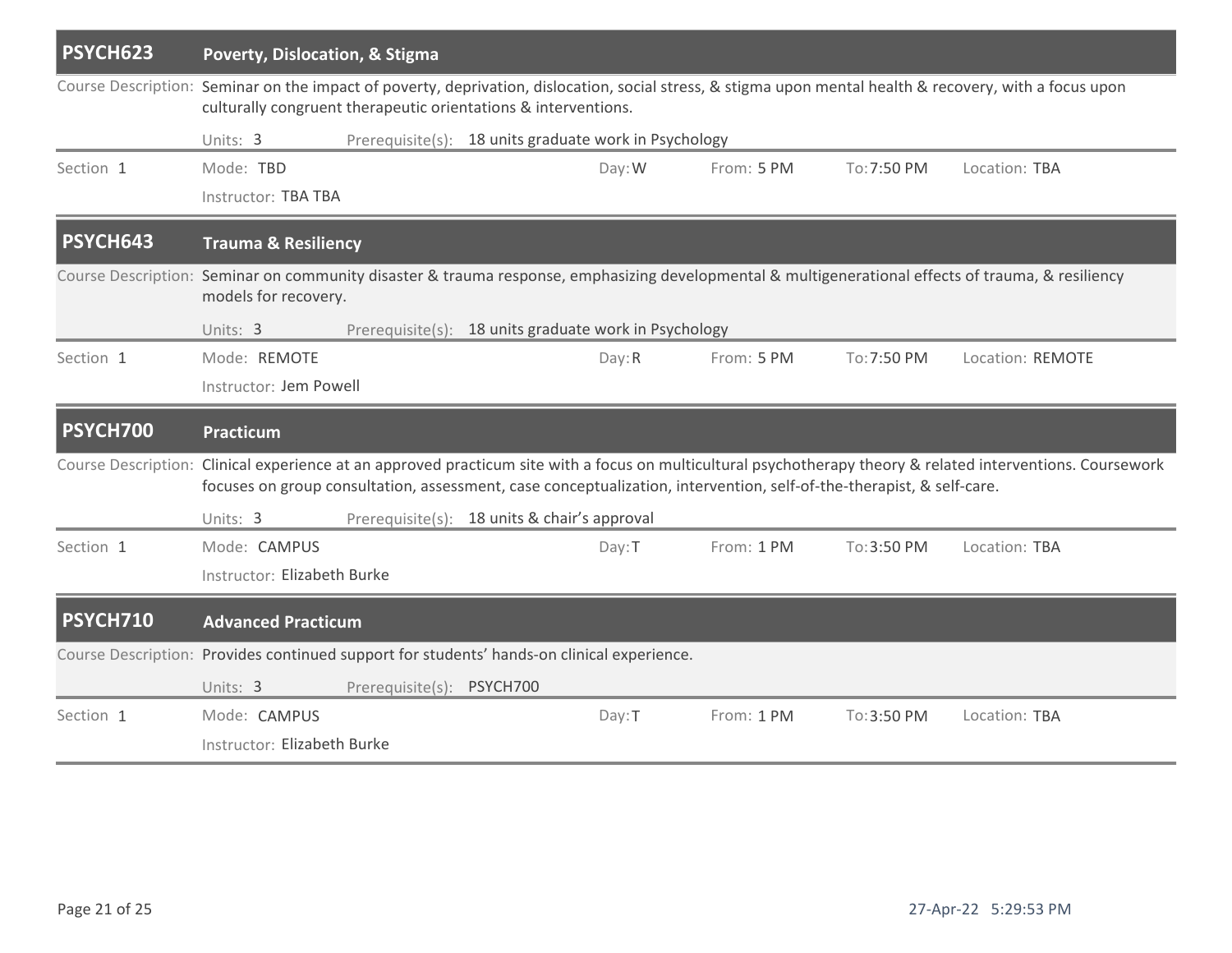| PSYCH712      | <b>Continuing Practicum</b>                                                                                                                                                                                                                                               |                  |                                                       |          |            |              |                                                                                                                                                                |  |  |
|---------------|---------------------------------------------------------------------------------------------------------------------------------------------------------------------------------------------------------------------------------------------------------------------------|------------------|-------------------------------------------------------|----------|------------|--------------|----------------------------------------------------------------------------------------------------------------------------------------------------------------|--|--|
|               | toward graduation.                                                                                                                                                                                                                                                        |                  |                                                       |          |            |              | Course Description: Provides continued support for students' supervised clinical experience beyond the 6 units required for graduation. Units do not count     |  |  |
|               | Units: 3                                                                                                                                                                                                                                                                  | Prerequisite(s): | Chair's approval                                      |          |            |              |                                                                                                                                                                |  |  |
| Section 1     | Mode: CAMPUS<br>Instructor: Elizabeth Burke                                                                                                                                                                                                                               |                  |                                                       | Day: T   | From: 1 PM | To:3:50 PM   | Location: TBA                                                                                                                                                  |  |  |
| <b>REL301</b> | <b>Fundamentals of Buddhism</b>                                                                                                                                                                                                                                           |                  |                                                       |          |            |              |                                                                                                                                                                |  |  |
|               | Course Description: Overview of Buddhist religious traditions, principal teachings, the position of the Buddha in the traditions, & communities comprised by<br>the traditions. Also discussed are Buddhist art & literature, devotion, meditation, ethics, & the Sangha. |                  |                                                       |          |            |              |                                                                                                                                                                |  |  |
|               | Units: 3                                                                                                                                                                                                                                                                  |                  | Prerequisite(s): ENGL101 w/C or higher                |          |            |              |                                                                                                                                                                |  |  |
| Section 1     | Mode: CAMPUS                                                                                                                                                                                                                                                              |                  |                                                       | Day: M W | From: 3 PM | To: 4:20 PM  | Location: TBA                                                                                                                                                  |  |  |
|               | Instructor: William Chu                                                                                                                                                                                                                                                   |                  |                                                       |          |            |              |                                                                                                                                                                |  |  |
| <b>REL500</b> | Proseminar on the Study of Religion                                                                                                                                                                                                                                       |                  |                                                       |          |            |              |                                                                                                                                                                |  |  |
|               | scholars use to understand the religious world, including historical development of its major faith traditions.                                                                                                                                                           |                  |                                                       |          |            |              | Course Description: Orientation to Religious Studies as a scholarly discipline in the Humanities and Social Science. Introduces the systematic approaches that |  |  |
|               | Units: 3                                                                                                                                                                                                                                                                  |                  | Prerequisite(s): Graduate standing                    |          |            |              |                                                                                                                                                                |  |  |
| Section 1     | Mode: CAMPUS                                                                                                                                                                                                                                                              |                  |                                                       | Day: T   | From: 2 PM | To:4:50 PM   | Location: TBA                                                                                                                                                  |  |  |
|               | Instructor: Shou-Jen Kuo                                                                                                                                                                                                                                                  |                  |                                                       |          |            |              |                                                                                                                                                                |  |  |
| <b>REL520</b> | <b>Religions of India</b>                                                                                                                                                                                                                                                 |                  |                                                       |          |            |              |                                                                                                                                                                |  |  |
|               | as heterodox traditions against the backdrop of Vedic practices & the revival/continuation of pre-Aryan beliefs & practices.                                                                                                                                              |                  |                                                       |          |            |              | Course Description: Examines/compares Brahmanic/Hindu & Sramana/Samana traditions from earliest accounts to present. Buddhism & Jainism are viewed             |  |  |
|               | Units: 3                                                                                                                                                                                                                                                                  |                  | Prerequisite(s): REL600 or 606; REL601; Waived for BC |          |            |              |                                                                                                                                                                |  |  |
| Section 1     | Mode: CAMPUS                                                                                                                                                                                                                                                              |                  |                                                       | Day: T   | From: 9 AM | To: 11:50 AM | Location: TBA                                                                                                                                                  |  |  |
|               | Instructor: Miroj Shakya                                                                                                                                                                                                                                                  |                  |                                                       |          |            |              |                                                                                                                                                                |  |  |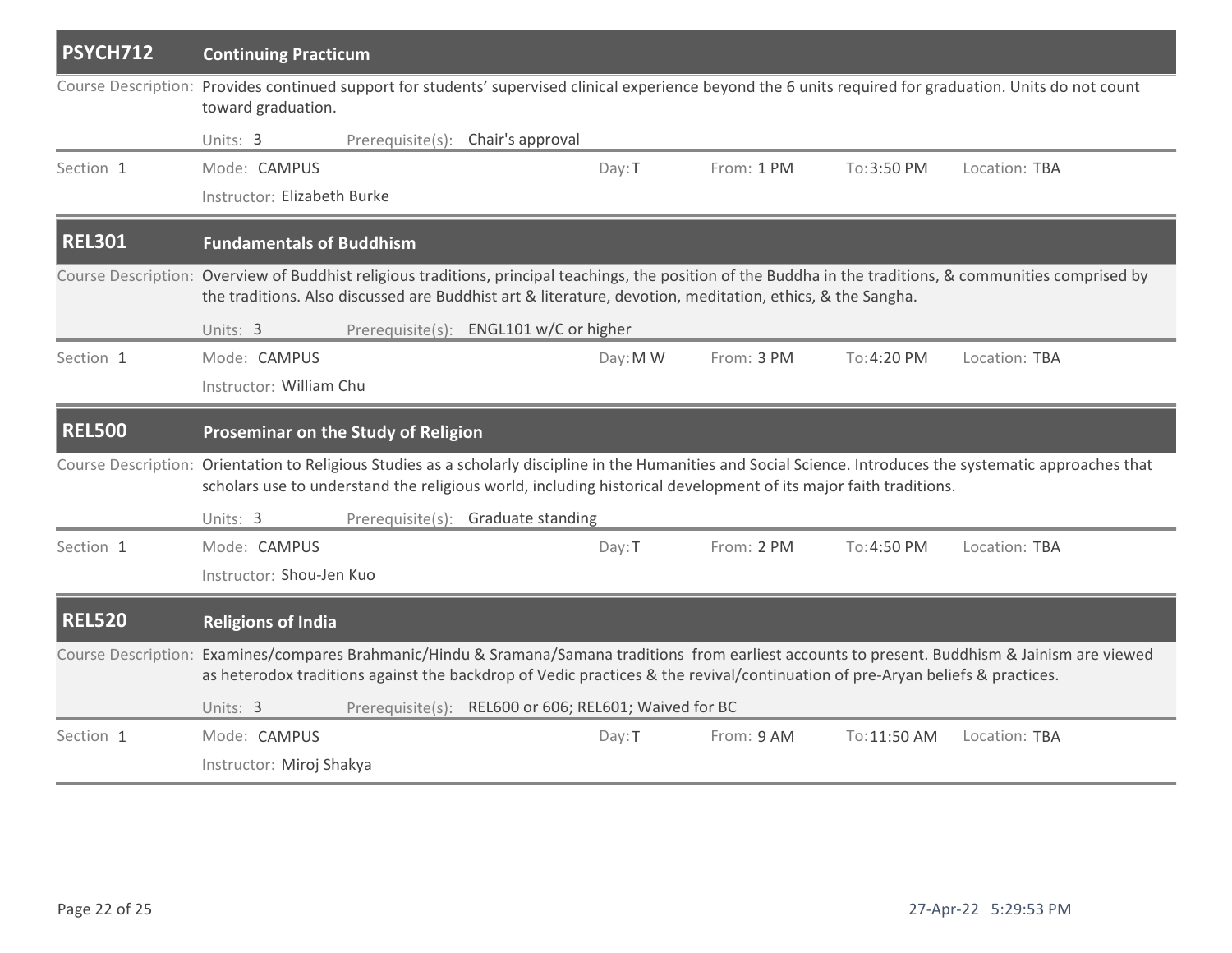| <b>REL521</b> | <b>Buddhist Meditation Practicum</b>                                                                                                                                                                                                                                                  |                                               |                               |                                                      |              |               |  |  |  |
|---------------|---------------------------------------------------------------------------------------------------------------------------------------------------------------------------------------------------------------------------------------------------------------------------------------|-----------------------------------------------|-------------------------------|------------------------------------------------------|--------------|---------------|--|--|--|
|               | Course Description: Lab-comparable component to the study of Buddhist meditation, providing a hands-on approach to understanding traditional &/or<br>contemporary methods of mental cultivation in a live setting.                                                                    |                                               |                               |                                                      |              |               |  |  |  |
|               | Units: 3                                                                                                                                                                                                                                                                              | Prerequisite(s): Graduate standing            |                               |                                                      |              |               |  |  |  |
| Section 1     | Mode: CAMPUS                                                                                                                                                                                                                                                                          |                                               | Day: M                        | From: 12 PM                                          | To: 2:50 PM  | Location: TBA |  |  |  |
|               | Instructor: William Chu                                                                                                                                                                                                                                                               |                                               |                               |                                                      |              |               |  |  |  |
| <b>REL600</b> | History & Theory of the Study of Religion                                                                                                                                                                                                                                             |                                               |                               |                                                      |              |               |  |  |  |
|               | Course Description: Explores how scholars have approached religious practice & thought within the traditions & within the academic community. Religion is<br>examined in relation to cross-cultural studies as well as the competing claims of objective data & subjective awareness. |                                               |                               |                                                      |              |               |  |  |  |
|               | Units: 3                                                                                                                                                                                                                                                                              | Prerequisite(s): Graduate standing            |                               |                                                      |              |               |  |  |  |
| Section 1     | Mode: CAMPUS                                                                                                                                                                                                                                                                          |                                               | Day: R                        | From: 9 AM                                           | To: 11:50 AM | Location: TBA |  |  |  |
|               | Instructor: Jens Reinke                                                                                                                                                                                                                                                               |                                               |                               |                                                      |              |               |  |  |  |
| <b>REL640</b> | <b>Topics in Comparative Religion</b>                                                                                                                                                                                                                                                 |                                               |                               |                                                      |              |               |  |  |  |
|               | Course Description: Comparative study of a religious concern or topic & examination of theoretical issues that emerge in comparative work. Topic to be<br>announced each semester.                                                                                                    |                                               |                               |                                                      |              |               |  |  |  |
|               | Units: 3                                                                                                                                                                                                                                                                              | Prerequisite(s): REL600 or 606; Waived for BC |                               |                                                      |              |               |  |  |  |
| Section 1     | Mode: CAMPUS                                                                                                                                                                                                                                                                          |                                               | Day: M                        | From: 6 PM                                           | To: 8:50 PM  | Location: TBA |  |  |  |
|               | TOPIC: Daoism & Buddhism<br>Instructor: Darui Long                                                                                                                                                                                                                                    |                                               |                               |                                                      |              |               |  |  |  |
| <b>REL641</b> | <b>Topics in Buddhist Studies</b>                                                                                                                                                                                                                                                     |                                               |                               |                                                      |              |               |  |  |  |
|               | Course Description: Seminar in special area of interest in Buddhist Studies. Topic to be announced each semester. Course may be taken a maximum of three<br>times for credit with advisor approval.                                                                                   |                                               |                               |                                                      |              |               |  |  |  |
|               | Units: 3                                                                                                                                                                                                                                                                              | Prerequisite(s): BTHE 600 or REL 600          |                               |                                                      |              |               |  |  |  |
| Section 1     | Mode: CAMPUS                                                                                                                                                                                                                                                                          |                                               | Day: M                        | From: 1 PM                                           | To: 3:50 PM  | Location: TBA |  |  |  |
|               | Instructor: Shou-Jen Kuo                                                                                                                                                                                                                                                              |                                               | <b>TOPIC: Buddhist Ethics</b> |                                                      |              |               |  |  |  |
| Section 2     | Mode: HYBRID                                                                                                                                                                                                                                                                          |                                               | Day:                          | From:                                                | To:          | Location:     |  |  |  |
|               | Instructor: Lewis Lancaster                                                                                                                                                                                                                                                           |                                               |                               | TOPIC: The Perfection of Wisdom in Mahayana Buddhism |              |               |  |  |  |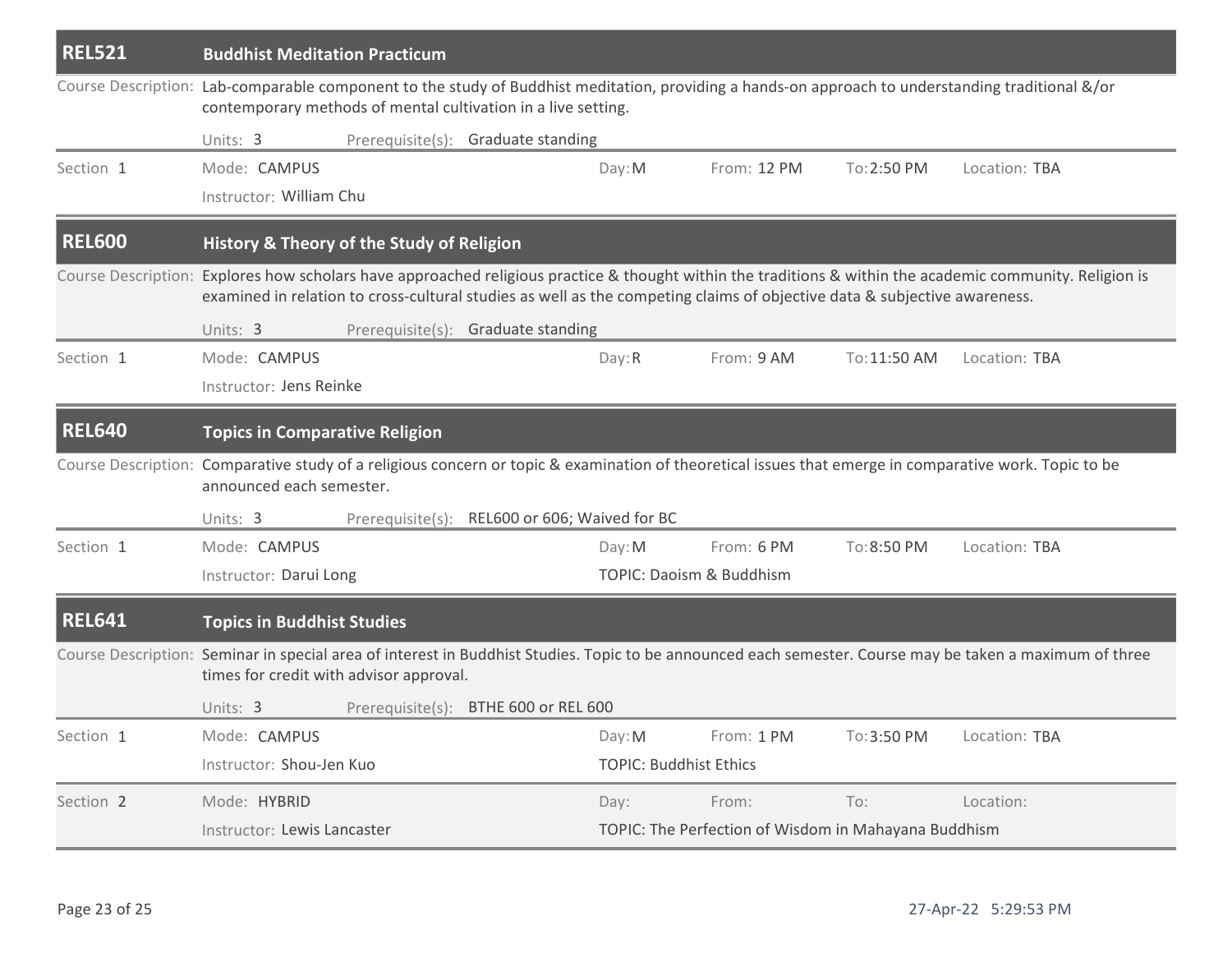| <b>REL655</b> | Perspectives in the Study of Chan/Zen Buddhism                                                                                                                                                                                                                                 |                                |                                    |        |            |             |                                                                                                                                                     |  |  |
|---------------|--------------------------------------------------------------------------------------------------------------------------------------------------------------------------------------------------------------------------------------------------------------------------------|--------------------------------|------------------------------------|--------|------------|-------------|-----------------------------------------------------------------------------------------------------------------------------------------------------|--|--|
|               | Course Description: Recent developments in the field of Chan/Zen Studies. Emphasis is placed on gaining a critical understanding of the history & context of<br>the Chan/Zen movement through broad readings in current scholarly literature.                                  |                                |                                    |        |            |             |                                                                                                                                                     |  |  |
|               | Units: 3                                                                                                                                                                                                                                                                       | Prerequisite(s): REL600 or 606 |                                    |        |            |             |                                                                                                                                                     |  |  |
| Section 1     | Mode: CAMPUS<br>Instructor: Shou-Jen Kuo                                                                                                                                                                                                                                       |                                |                                    | Day: R | From: 2 PM | To: 4:50 PM | Location: TBA                                                                                                                                       |  |  |
| <b>REL671</b> | <b>Buddhism &amp; Globalization</b>                                                                                                                                                                                                                                            |                                |                                    |        |            |             |                                                                                                                                                     |  |  |
|               | Course Description: Seminar on the developments of Buddhist traditions under the conditions of globalization. The seminar examines the junctions, border-<br>crossings, and global entwinements that have shaped global histories of Buddhism over the last two hundred years. |                                |                                    |        |            |             |                                                                                                                                                     |  |  |
|               | Units: 3                                                                                                                                                                                                                                                                       |                                | Prerequisite(s): Graduate standing |        |            |             |                                                                                                                                                     |  |  |
| Section 1     | Mode: CAMPUS                                                                                                                                                                                                                                                                   |                                |                                    | Day: W | From: 1 PM | To: 3:50 PM | Location: TBA                                                                                                                                       |  |  |
|               | Instructor: Jens Reinke                                                                                                                                                                                                                                                        |                                |                                    |        |            |             |                                                                                                                                                     |  |  |
| <b>REL710</b> | <b>Dissertation Research</b>                                                                                                                                                                                                                                                   |                                |                                    |        |            |             |                                                                                                                                                     |  |  |
|               | enrollment by registering for this course each semester until successful completion of 12-unit research requirement.                                                                                                                                                           |                                |                                    |        |            |             | Course Description: Research for the dissertation. Upon advancement to candidacy & after completion of all coursework, students maintain continuous |  |  |
|               | Units: 3                                                                                                                                                                                                                                                                       |                                | Prerequisite(s): Candidacy Status  |        |            |             |                                                                                                                                                     |  |  |
| Section       | Mode: Independent                                                                                                                                                                                                                                                              |                                |                                    | Day:   | From:      | To:         | Location:                                                                                                                                           |  |  |
|               | Instructor: Dissertation Chair                                                                                                                                                                                                                                                 |                                |                                    |        |            |             |                                                                                                                                                     |  |  |
| <b>REL715</b> | <b>Continuous Enrollment Research</b>                                                                                                                                                                                                                                          |                                |                                    |        |            |             |                                                                                                                                                     |  |  |
|               | Course Description: Required for PhD students who have successfully completed all course & research requirements but must remain in continuous<br>enrollment each semester until completion of exam, dissertation, etc.                                                        |                                |                                    |        |            |             |                                                                                                                                                     |  |  |
|               | Units: 1-3                                                                                                                                                                                                                                                                     |                                | Prerequisite(s): Candidacy Status  |        |            |             |                                                                                                                                                     |  |  |
| Section       | Mode: Independent                                                                                                                                                                                                                                                              |                                |                                    | Day:   | From:      | To:         | Location:                                                                                                                                           |  |  |
|               | Instructor: Dissertation Chair                                                                                                                                                                                                                                                 |                                |                                    |        |            |             |                                                                                                                                                     |  |  |